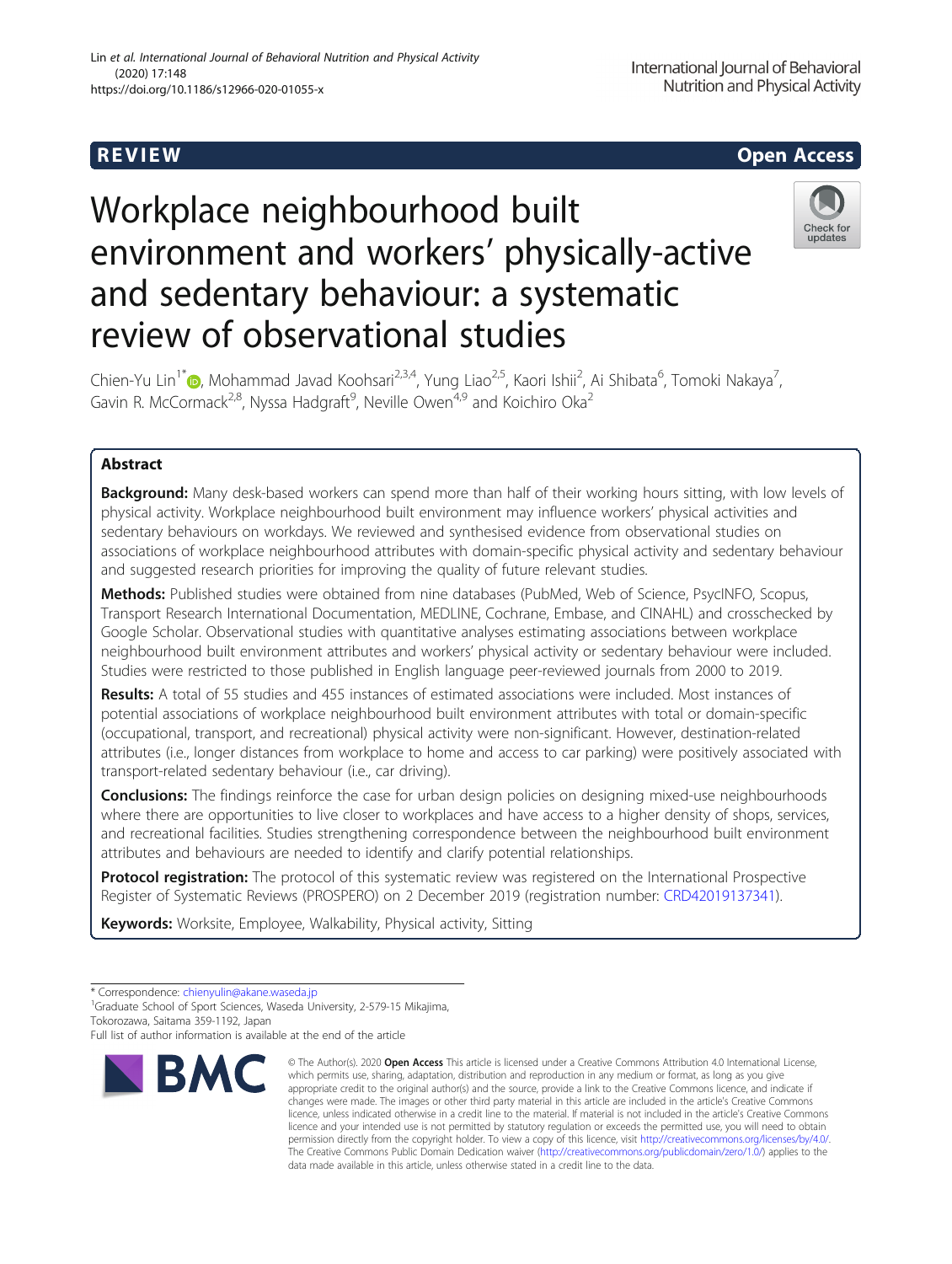# Background

Many desk-based workers spend the majority of their working hours being sedentary; this is markedly greater than the proportion of time spent sedentary during nonworking hours [\[1](#page-22-0), [2](#page-22-0)]. An ecological model of health behaviour suggests that workers' physically-active and sedentary behaviours are influenced by multiple factors [[3](#page-22-0)]. Among the multiple influences, built environment factors can be particularly influential on desk-based workers' sedentary behaviour [\[4](#page-22-0)]. The workplace built environment comprises the built environment attributes inside (e.g., workstations and spatial layout of buildings) and on the land parcel of the workplace building (e.g., workplaceexclusive car parking) and the neighbourhood surrounding the workplace (e.g., neighbourhood walkability and destination access). Previous reviews relating to the workplace built environment have mainly focused on examining inside environments as potential influences on physically-active and sedentary behaviours during work time [\[4](#page-22-0)–[7\]](#page-22-0). However, workplace neighbourhood environment may also be an important influence on the physical activity and sedentary behaviours of workers. Given there is greater capacity for workers to undertake moderate-to vigorous-intensity physical activity (e.g., walking and cycling) in the neighbourhood around and beyond the immediate workplace setting  $[8]$ , the influence of workplace neighbourhood environment merits examination [\[9](#page-22-0)].

Synthesising the broader body of empirical evidence relating to workplace neighbourhood built environment is essential for informing urban design policies to support physical activity and reduce sedentary behaviours among workers. A previous systematic review examining associations of workplace built environments, both inside and neighbourhood attributes, with physical activity and sedentary behaviour reported inconclusive findings for neighbourhood attributes [\[10](#page-22-0)]. However, the search strategy used did not employ specific terms relating to characteristics of the neighbourhood built environment such as neighbourhood walkability, destinations, and safety. Furthermore, the previous findings did not distinguish the purpose of active and sedentary behaviours (e.g., for occupation, transport, or recreation). Therefore, the associations may be confounded as the environmental correlates varied by domains [\[11](#page-22-0), [12\]](#page-22-0).

Therefore, the aim of our review was to examine findings from observational studies and synthesise current evidence on associations of workplace neighbourhood built environment attributes (including those not located on the workplace precinct), with domain-specific physical activity and sedentary behaviour among desk-based workers. We further provided suggestions based on the results for improving the evidence on urban design policies to influence workers' physical activity and sedentary behaviours.

# **Methods**

The protocol of this systematic review was published on the International Prospective Register of Systematic Reviews (PROSPERO) on 2 December 2019 (registration number: CRD42019137341).

#### Database search strategy

This systematic review was conducted in October 2019 following the Preferred Reporting Items for Systematic Reviews and Meta-Analyses (PRISMA) guidelines [\[13](#page-22-0)]. Systematic searches were conducted in nine databases: PubMed, Web of Science, PsycINFO, Scopus, Transport Research International Documentation, MEDLINE, Cochrane, Embase, and CINAHL. We also used Google Scholar to confirm missing studies. The last search was carried out in the beginning of January 2020. Three sets of search terms were used: environment variables (e.g., workplace, worksite, and neighbourhood), physical activity (physical activity and walking), and sedentary behaviour (sedentary behaviour and prolonged sitting). Supplementary Material [1](#page-21-0) shows all the search terms and syntax used for the search.

# Screening

The database search produced 2077 articles after removing duplicates. They were screened by two independent reviewers (CYL and YL). The inclusion criteria were: i) published after 2000 in peer-reviewed journals; ii) fulltext was written in English; iii) observational studies with quantitative analyses, and iv) estimated associations of self-reported or objective built environmental measures around the workplace with physical activity or sedentary behaviour among workers. We conducted the review on articles published after the year 2000 because studies on this topic began to emerge around that time [[10\]](#page-22-0). Those studies which examined only other environmental measures, for example, the social (e.g., organisational support), informational (e.g., posters or programs), and interior (e.g., workstations) environments, which were not incorporated with neighbourhood workplace built environment were excluded. We targeted workers who mostly conduct sedentary desk-based work in a primary work location (e.g., office workers), so studies that focused on factory workers, drivers, and clinical nurses were excluded. The screening process based on title and abstract removed 1945 articles. Two independent reviewers (CYL and YL) read the full text of the remaining 132 articles to check their eligibility. This process identified 55 articles to be included in the review by the two reviewers  $[14–68]$  $[14–68]$  $[14–68]$  $[14–68]$  $[14–68]$ . The consistency of the screening process between the two reviewers was over 95%. Any uncertainty of inclusion of articles was discussed with a third reviewer (MJK) until consensus was reached.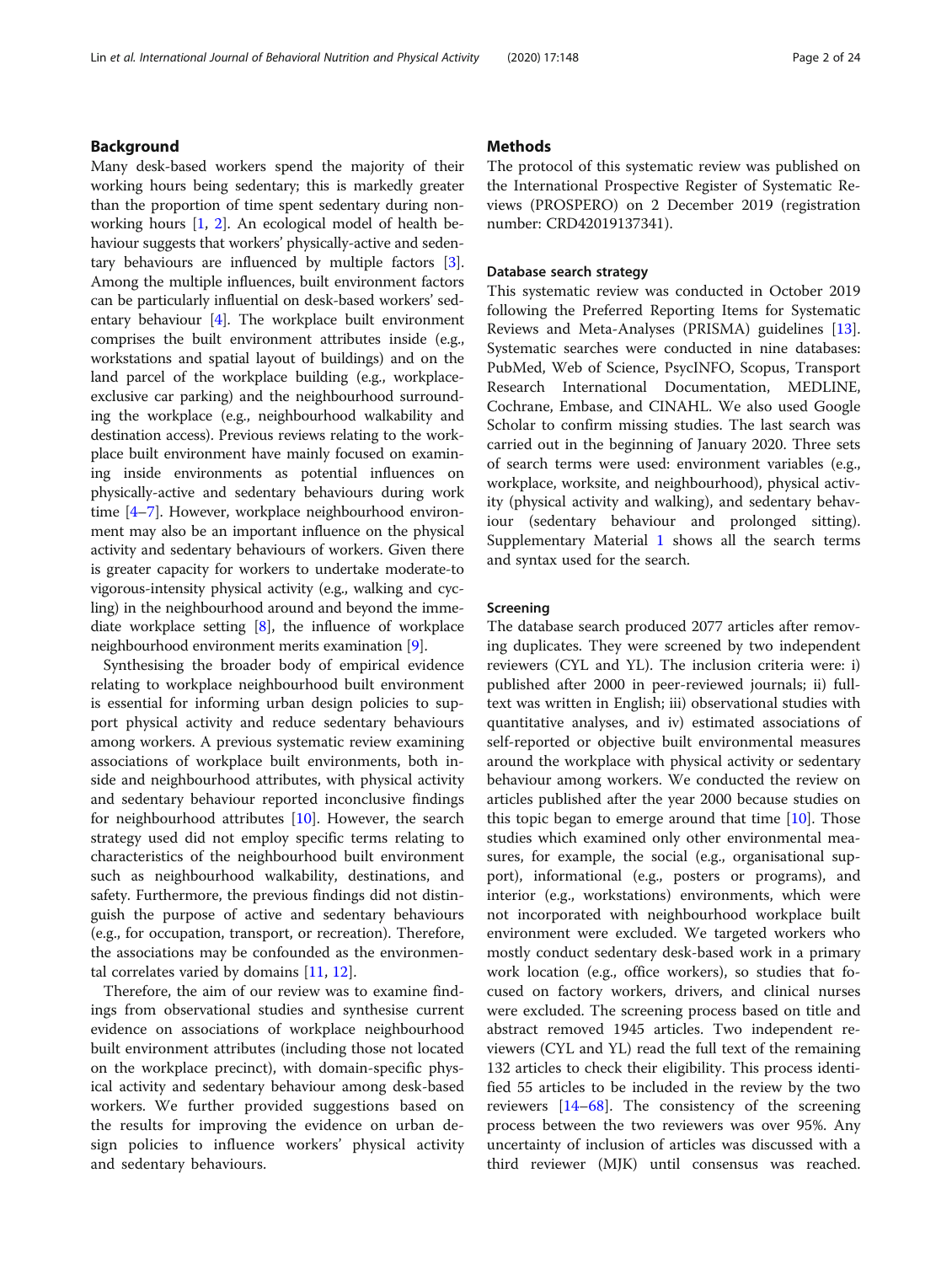<span id="page-2-0"></span>

Figure 1 shows the flow chart illustrating the process of database search and screening.

# Data extraction

All relevant information from the full-texts of the eligible articles was extracted by one reviewer (CYL) and crosschecked by the second reviewer (YL). We extracted the following information: study location; sample; study design; built environment attributes and measurement methods (i.e., perceived or objectively-measured); outcome variables and

measurement methods (i.e., reported or objectivelymeasured); covariates; and results. Associations between built environment attributes and outcome variables were reported in various ways, including Spearman or Pearson correlation coefficients, regression beta coefficients, and odds ratios.

The outcome variables were categorised into total and different domains of physical activity and sedentary behaviour, including occupational; transport; and recreational physical activity or sedentary behaviour, based on the definitions employed in each study.

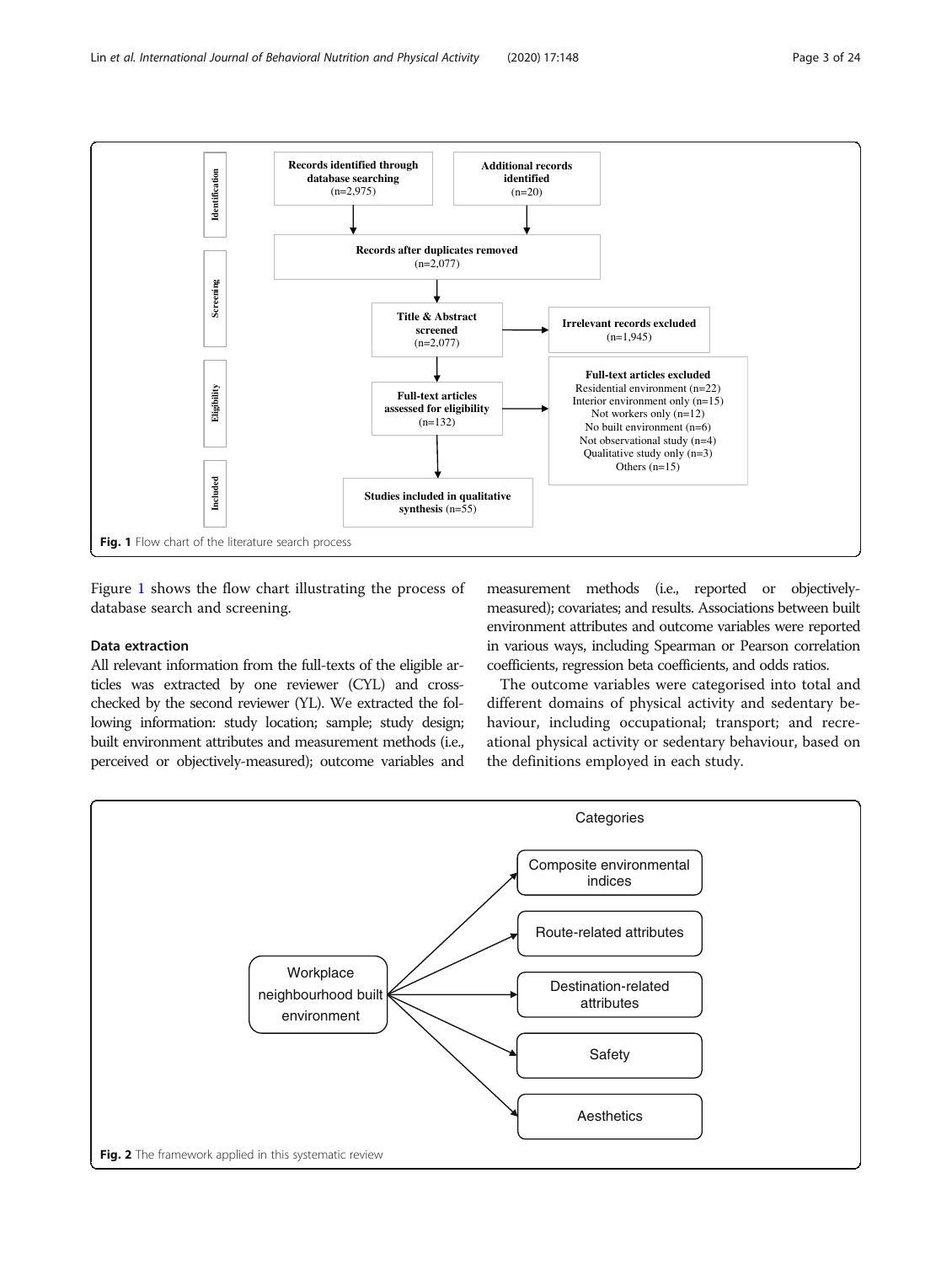Adapting the categories of neighbourhood built environment attributes employed in the previous reviews [[11,](#page-22-0) [12](#page-22-0), [69\]](#page-23-0), we divided the workplace neighbourhood built environment into five categories (Fig. [2\)](#page-2-0):

- i) Composite environmental indices: a) a composite index including multiple neighbourhood built environments across different types (e.g., walkability calculating the density, land use mix, and connectivity); and, b) a composite index mixing neighbourhood built environment with other attributes such as interior built environment and/or workplace policies together (e.g., a scale measuring facilities around workplace, social climate, and organisational supports).
- ii) Route-related attributes: these included routes for pedestrians or cyclists and street connectivity or intersection density.
- iii) Destination-related attributes: these included the presence, density, and diversity of destinations which were assumed to increase physical activity such as shops, transport stops, recreational facilities; and the distance between workplace and home or city centre. Of note, the presence of car parking, which was specifically examined as a matter of convenience to drive cars (i.e., a type of sedentary transport behaviour), was also examined in some studies.
- iv) Safety: these comprised a low volume of traffic for pedestrians and bicyclists, low crime rates, and lighting along the commuting routes.
- v) Aesthetics: these included general aesthetics, greenness, and being free of litter.

#### Quality assessment

The scientific rigour of the selected articles was reviewed and assessed by two independent reviewers (CYL and YL), using the study quality assessment tool for observational cohort and cross-sectional studies [[70](#page-23-0)]. The details of this assessment tool are shown in Supplementary Material [2.](#page-21-0) Each article was assessed against 14 criteria, including research aim, participants, measurements, and statistical analysis. Based on the guidance for the assessment tool [[70](#page-23-0)], the research aim was assessed based on its importance and explicit description. Detailed information such as the demographic, location, and inclusion criteria provided showing a higher probability to replicate the study. Studies using a reliable and valid measurement of variables, employing multiple measurements, and considering the potential covariates typically receive higher quality scores. Each article was given a quality rating of good, fair, or poor according to the scoring guidelines. Disagreements were discussed between the two raters until consensus was reached. Most of the

reviewed studies were of good (58.2%) or fair (40.0%) quality; therefore, we did not weight study findings based on their rigour. There was moderate agreement between the two independent raters on the quality assessment of the included studies; the percentage of overall agreement was 85.5%, and Cohen's Kappa coefficient was 0.69.

#### Synthesis of research findings

The associations of workplace built environment attributes with physical activity, or sedentary behaviour were coded into "+" (significant positive association), "−" (significant negative association), and "N" (non-significant association). If a study reported findings from several models, only the results of the most adjusted models were used. If a study reported findings from a composite score as well as its components, the results of each component were extracted. Furthermore, if a study showed results for both the overall sample and subsamples, the results from the subsamples were primarily extracted. We summarised the findings for each domain of physical activity and sedentary behaviour separately. This review considered an association to be significant if the p-value of an observed effect was < 0.05.

# Results

# Study characteristics

Cross-sectional studies accounted for 85.5% of the 55 included articles (Table [1](#page-4-0)). The period of follow-up implemented in the eight longitudinal studies ranged from 1 month [\[20](#page-22-0), [67](#page-23-0), [68\]](#page-23-0) to 7 years [[59\]](#page-23-0). Around half of the studies reviewed ( $n = 26$ ) were included in the recent review by Zhu et al.  $[10]$  $[10]$ , with the other half of the studies  $(n = 29)$  being novel to our review. Most of the studies were undertaken in the USA ( $n = 25$ , 45.5%) and the UK  $(n = 13, 23.6\%)$ , accounting for around 70% of all studies.

All of the studies reviewed sampled working adults while some studies examined the associations in question for particular population subgroups such as women [\[38](#page-23-0), [63\]](#page-23-0), parents [\[24,](#page-22-0) [50\]](#page-23-0), specific nationalities [\[19,](#page-22-0) [36,](#page-22-0) [51](#page-23-0), [67](#page-23-0), [68](#page-23-0)], commuters [[34](#page-22-0), [46](#page-23-0)], and workers working in an university [[28](#page-22-0)] and local governments [\[65](#page-23-0)]. Sample sizes ranged from 26 to 111,808, of which three had a sample size lower than 100 [\[23,](#page-22-0) [53](#page-23-0), [67\]](#page-23-0) and five with a sample size larger than 10, 000 [[36,](#page-22-0) [51,](#page-23-0) [58](#page-23-0), [61](#page-23-0), [65](#page-23-0)].

Among the 55 studies reviewed, most investigated physical activity ( $n = 52$ ) rather than sedentary behaviour  $(n = 7)$ ; four investigated both physical activity and sedentary behaviour. The transport domain was most commonly examined in relation to both physical activity (40 out of 52 studies) and sedentary behaviour (7 out of 7 studies). Nearly half of the studies used validated outcome measures, including accelerometers [\[14](#page-22-0), [21](#page-22-0), [23](#page-22-0), [40](#page-23-0), [53,](#page-23-0) [60,](#page-23-0) [62,](#page-23-0) [63](#page-23-0)] and questionnaires with acceptable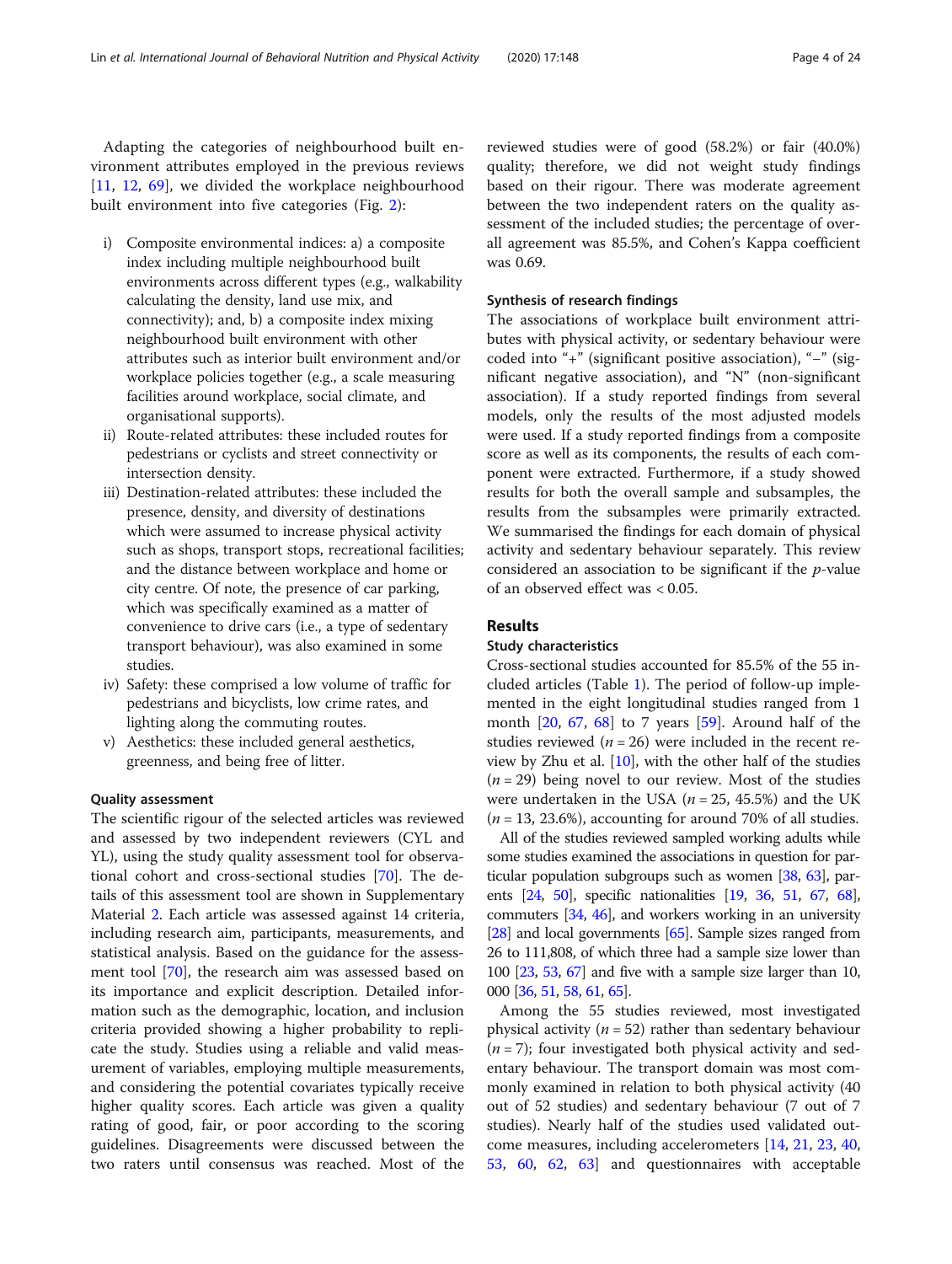<span id="page-4-0"></span>

| The lead<br>author<br>(Year) | Sample                                   | Sample and Study<br>design                                                                                                                                      | <b>Built environment</b><br>attributes                                                                                                                                                                                                                                                                                                                                                                                                                                                            | PA and SB                                                                                                                                       | <b>Results of</b><br>the most<br>adjusted<br>models                                                                                                                                                                                                                                                                                                                                          | Covariates                                                                                                                                                  |
|------------------------------|------------------------------------------|-----------------------------------------------------------------------------------------------------------------------------------------------------------------|---------------------------------------------------------------------------------------------------------------------------------------------------------------------------------------------------------------------------------------------------------------------------------------------------------------------------------------------------------------------------------------------------------------------------------------------------------------------------------------------------|-------------------------------------------------------------------------------------------------------------------------------------------------|----------------------------------------------------------------------------------------------------------------------------------------------------------------------------------------------------------------------------------------------------------------------------------------------------------------------------------------------------------------------------------------------|-------------------------------------------------------------------------------------------------------------------------------------------------------------|
| Adams<br>$(2016)$ [49]       | 676<br>employed<br>adults, UK            | Recruited employees<br>through five<br>employers in England;<br>Cross-sectional                                                                                 | i. Walking routes<br>(Route-related; P)<br>ii. Walking pavements<br>(Route-related; P)<br>iii. Maintained<br>pavements (Route-<br>related; P)<br>iv. Safe to cross the<br>road (Safety; P)<br>v. Dangerous traffic<br>for walking (Safety; P)<br>vi. Crime rate<br>(Safety; P)<br>vii. Routes are well lit<br>(Safety; P)<br>viii. Free of litter/<br>graffiti (Aesthetics; P)<br>ix. Walking routes are<br>well signposted<br>(Safety; P)<br>x. Public transport<br>(Destination-<br>related; P) | a. Time spent walking<br>to and from work<br>(Transport PA; R)                                                                                  | $i-a. +$<br>$ii-a. +$<br>$iii-a. +$<br>iv-a. N<br>v-a. N<br>vi-a. N<br>vii-a. N<br>viii-a. N<br>ix-a. N<br>$x-a. +$                                                                                                                                                                                                                                                                          | Sex, age, car<br>ownership, distance<br>lived from work, free<br>car parking at work,<br>and organisation                                                   |
| Adams<br>$(2017)$ [55]       | 1544<br>employed<br>adults, UK           | Recruited employees<br>through five<br>employers in England;<br>Cross-sectional                                                                                 | i. Distance to home<br>(Destination-related;<br>P)                                                                                                                                                                                                                                                                                                                                                                                                                                                | a. Time spent walking<br>to and from work<br>(Transport PA; R)                                                                                  | i-a. N                                                                                                                                                                                                                                                                                                                                                                                       | Age, car ownership,<br>free car parking at<br>work, work-related PA,<br>occupation, work pat-<br>tern, perceived bar-<br>riers, and psychosocial<br>factors |
| Adlakha<br>$(2015)$ [44]     | 2015<br>employed<br>adults, USA          | A multistage<br>sampling frame was<br>used to randomly<br>select adults form list-<br>assisted telephone<br>random-digit-dialing<br>methods;<br>Cross-sectional | i. Healthy restaurants<br>(Destination-related;<br>P)<br>ii. Transit stop<br>(Destination-related;<br>P)<br>iii. Sidewalks (Route-<br>related; P)<br>iv. Shops, stores, or<br>markets (Destination-<br>related; P)<br>v. Facilities to bicycle<br>(Route-related; P)<br>vi. Recreation facilities<br>(Destination-related;<br>P)<br>vii. Crime rate<br>(Safety; P)<br>viii. Dangerous traffic<br>for pedestrian (Safety;<br>P)                                                                    | a. Work PA<br>(Occupational PA; R)<br>b. Travel PA<br>(Transport PA; R)<br>c. Leisure PA<br>(Recreational PA; R)<br>d. Total PA (Total<br>PA; R | i-a. $N$ ; i-b. $+$ ;<br>$i$ -c. $+$ ; $i$ -d. N<br>ii-a. N; ii-b. N;<br>ii-c. N; ii-d. +<br>iii-a. N; iii-b.<br>N; iii-c. N;<br>$iii-d. +$<br>iv-a. N; iv-b.<br>+; iv-c. N; iv-<br>d. N<br>$v-a. +; v-b. +;$<br>$v-c. +; v-d. +$<br>vi-a. N; vi-b.<br>+; $Vi-C. +; Vi -$<br>d. N<br>vii-a. -; vii-b.<br>$N$ ; vii-c. $N$ ;<br>vii-d. N<br>viii-a. N; viii-<br>b. N; viii-c. N;<br>viii-d. N | Sex, age, ethnicity,<br>education, and<br>income                                                                                                            |
| Almeida<br>$(2014)$ [37]     | 6261<br>employed<br>adults, USA          | Recruited employees<br>in working in<br>medium-sized work<br>places in Virginia and<br>Colorado; Cross-<br>sectional                                            | i. Outdoor space<br>(Composite index; O)                                                                                                                                                                                                                                                                                                                                                                                                                                                          | a. Moderate activity<br>and strength-training<br>activities (Total PA; R)                                                                       | i-a. N                                                                                                                                                                                                                                                                                                                                                                                       | Sex, age, ethnicity,<br>and education                                                                                                                       |
| Badland<br>$(2008)$ [18]     | 364<br>employed<br>adults not<br>working | A random sample<br>selected from electric<br>telephone white<br>pages;                                                                                          | i. Residential density<br>(Destination-related;<br>O)<br>ii. Mixed land use                                                                                                                                                                                                                                                                                                                                                                                                                       | a. Transport-related<br>PA (Transport PA; R)                                                                                                    | i-a. N<br>ii-a. N<br>$iii-a. +$<br>$iv-a. -$                                                                                                                                                                                                                                                                                                                                                 | Sex, age, ethnicity,<br>education, household<br>income, and require<br>automobile for work                                                                  |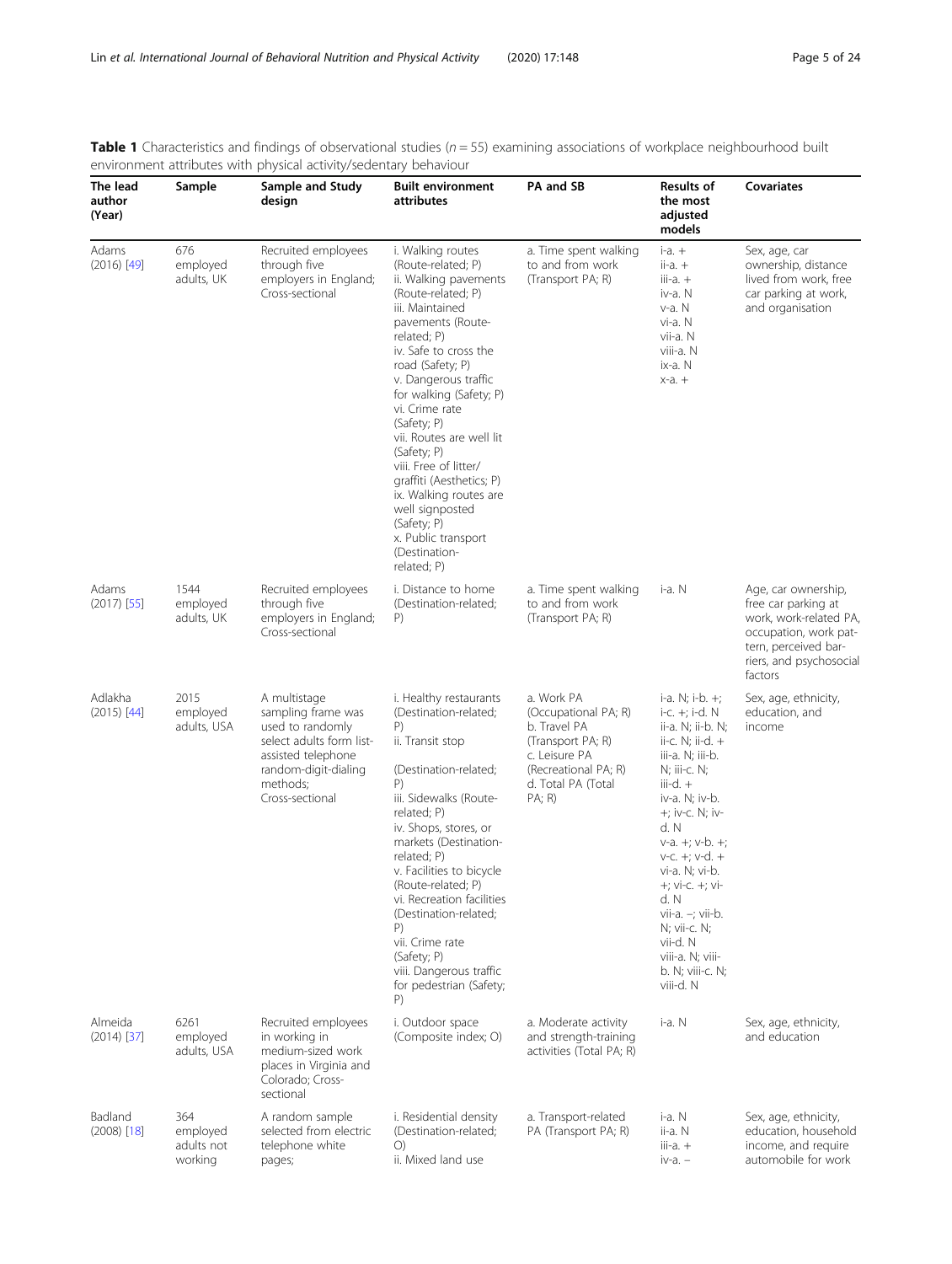| The lead<br>author<br>(Year)      | Sample                                                                    | Sample and Study<br>design                                                                                                                | <b>Built environment</b><br>attributes                                                                                                                                                                                                                                                                                                                                                                       | PA and SB                                                                                                                                                                                       | <b>Results of</b><br>the most<br>adjusted<br>models                                      | Covariates                                                                                                                                                                                                                                                                                   |
|-----------------------------------|---------------------------------------------------------------------------|-------------------------------------------------------------------------------------------------------------------------------------------|--------------------------------------------------------------------------------------------------------------------------------------------------------------------------------------------------------------------------------------------------------------------------------------------------------------------------------------------------------------------------------------------------------------|-------------------------------------------------------------------------------------------------------------------------------------------------------------------------------------------------|------------------------------------------------------------------------------------------|----------------------------------------------------------------------------------------------------------------------------------------------------------------------------------------------------------------------------------------------------------------------------------------------|
|                                   | from home,<br>New<br>Zealand                                              | Cross-sectional                                                                                                                           | (Destination-related;<br>O)<br>iii. Street connectivity<br>(Route-related; O)<br>iv. Distance to home<br>(Destination-related;<br>O)                                                                                                                                                                                                                                                                         |                                                                                                                                                                                                 |                                                                                          |                                                                                                                                                                                                                                                                                              |
| Badland<br>$(2010)$ [22]          | 1188<br>employed<br>adults not<br>working<br>from home,<br>New<br>Zealand | A random sample<br>selected from electric<br>telephone white<br>pages; Cross-sectional                                                    | i. Car parking<br>(Destination-related;<br>P)<br>ii. Workplace located<br>in an urban area<br>(Destination-related;<br>O)<br>iii. Distance to home<br>(Destination-related;<br>O)                                                                                                                                                                                                                            | a. Commuting to<br>work by public<br>transport (Transport<br>PA; R                                                                                                                              | $i-a. -$<br>$ii-a. +$<br>iii-a. N                                                        | Sex, age, sample<br>weighting, residential<br>accessibility to public<br>transport, access to<br>private automobile,<br>current driving<br>license, and require<br>automobile for work                                                                                                       |
| Barrington<br>$(2015)$ [45]       | 1007<br>employed<br>adults, USA                                           | Recruited employees<br>working in the Seattle<br>area through<br>workplaces;<br>Longitudinal (follow-<br>up: 2 years)                     | i. Intersections (Route-<br>related; O)<br>ii. Residential units<br>(Destination-related;<br>O)<br>iii. Food destinations<br>(Destination-related:<br>O)<br>iv. Activity<br>destinations<br>(Destination-related;<br>O)                                                                                                                                                                                      | a. Total free-time PA<br>(Recreational PA; R)<br>b. Total walking (Total<br>PA; R                                                                                                               | i-a. N; i-b. N<br>ii-a. $N$ ; ii-b. $+$<br>iii-a. NR; iii-b.<br>N<br>iv-a. N; iv-b.<br>N | Sex, age, ethnicity,<br>education, household<br>income, manual<br>occupation,<br>intervention arm,<br>worksite parcel size,<br>and worksite internal<br>environment<br>variables, and<br>worksite SES                                                                                        |
| Batista Ferrer<br>$(2018)$ $[60]$ | 654<br>employed<br>adults, UK                                             | A convenience<br>sample of employees<br>was recruited from 87<br>workplaces in urban<br>areas in England and<br>Wales;<br>Cross-sectional | i. Distance to home<br>(Destination-related;<br>O)<br>ii. Perceptions of the<br>commuting<br>environment<br>(Composite index; P)                                                                                                                                                                                                                                                                             | a. Incorporating PA<br>during the commute<br>(Transport PA; O)<br>b. Commuting to<br>work by walking<br>(Transport PA; O)<br>c. Commuting to<br>work by public<br>transport (Transport<br>PA; O | i-a. $-$ ; i-b. $-$ ;<br>i-c. NR<br>ii-a. NR; ii-b.<br>$NR$ ; ii-c. $+$                  | BMI and occupational<br>activity (for a)<br>Workplace, access to<br>car, and availability of<br>workplace car parking<br>(for b)<br>Age, access to car,<br>workplace, availability<br>of workplace car<br>parking, and<br>combines commute<br>with caring<br>responsibilities (for c)        |
| Biswas<br>$(2018)$ [61]           | 60,650<br>employed<br>adults,<br>Canada                                   | A multistage<br>sampling frame was<br>used to select<br>households across<br>Canada randomly;<br>Cross-sectional                          | i. Combination of all<br>(Composite index; P)<br>ii. Combination of<br>walking and playing<br>place (Composite<br>index; P)<br>iii. Combination of<br>walking place, gym,<br>fitness class, showers/<br>change rooms, and<br>health programs<br>(Composite index; P)<br>iv. Combination of<br>walking place,<br>showers/change<br>rooms, and health<br>programs (Composite<br>index; P)<br>v. Combination of | a. Leisure-time PA<br>(Recreational PA; R)                                                                                                                                                      | $i-a. +$<br>$ii-a. +$<br>$iii-a. +$<br>$iv-a. +$<br>v-a. N                               | Sex, age, ethnicity,<br>marital status,<br>immigrant, education,<br>BMI, dietary intake,<br>smoker status, alcohol<br>consumption,<br>perceived health and<br>mental health,<br>income, hours worked<br>per week, working at<br>home, job stress,<br>physical demands of<br>work, and season |

walking place and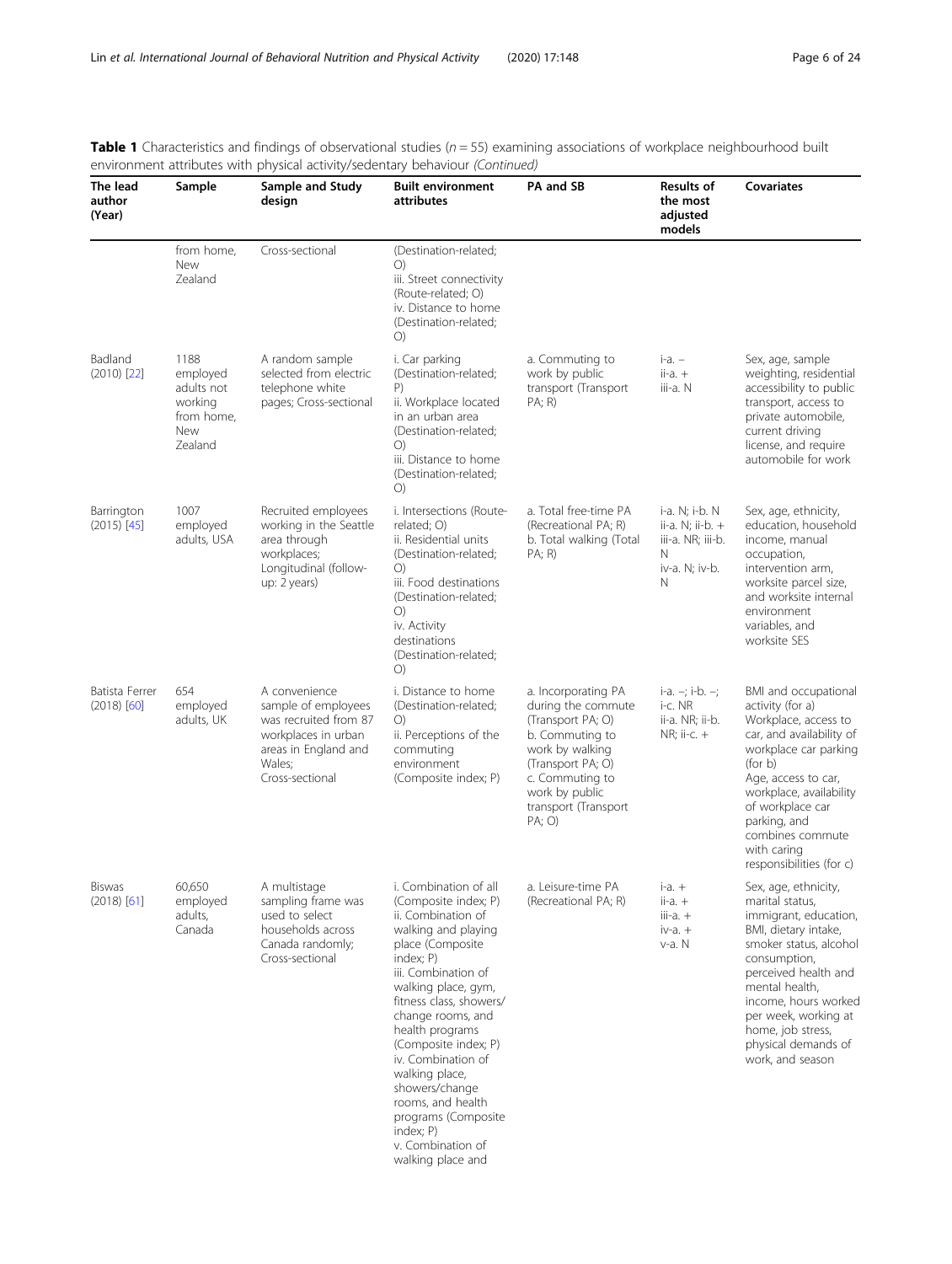| The lead<br>author<br>(Year) | Sample                                                                | Sample and Study<br>design                                                                                                                                                                                                   | <b>Built environment</b><br>attributes                                                                                                                                                                                                                                                                                               | PA and SB                                                                                                                     | <b>Results of</b><br>the most<br>adjusted<br>models                                               | Covariates                                                                                                                                                                                                                                                                                                                                    |
|------------------------------|-----------------------------------------------------------------------|------------------------------------------------------------------------------------------------------------------------------------------------------------------------------------------------------------------------------|--------------------------------------------------------------------------------------------------------------------------------------------------------------------------------------------------------------------------------------------------------------------------------------------------------------------------------------|-------------------------------------------------------------------------------------------------------------------------------|---------------------------------------------------------------------------------------------------|-----------------------------------------------------------------------------------------------------------------------------------------------------------------------------------------------------------------------------------------------------------------------------------------------------------------------------------------------|
|                              |                                                                       |                                                                                                                                                                                                                              | showers/change<br>rooms (Composite<br>index; P)                                                                                                                                                                                                                                                                                      |                                                                                                                               |                                                                                                   |                                                                                                                                                                                                                                                                                                                                               |
| Bjorkelund<br>$(2016)$ [50]  | 709<br>employed<br>parents not<br>working<br>from home,<br>Norway     | Recruited employed<br>parents of children in<br>6th and 7th graders<br>at 27 randomly<br>selected schools in<br>two Norwegian<br>counties;<br>Cross-sectional                                                                | i. Distance to home<br>(Destination-related;<br>P)<br>ii. Traffic safety (Safety;<br>P)                                                                                                                                                                                                                                              | a. Walking to work<br>(Transport PA; R)<br>b. Cycling to work<br>(Transport PA; R)<br>c. Driving to work<br>(Transport SB; R) | i-a. $-$ ; i-b. $-$ ;<br>$i$ -C. $+$<br>ii-a. $+$ ; ii-b. $+$ ;<br>ii-c. N                        | Sex, education,<br>ethnicity, access to<br>cars/bikes, and<br>attitudes (for a and b)<br>Sex, education,<br>ethnicity, access to<br>cars/bikes, attitudes,<br>and leisure-time PA<br>(for c)                                                                                                                                                  |
| Bopp (2012)<br>$[29]$        | 375<br>employed<br>adults, USA                                        | Recruited local<br>employees working in<br>Manhattan, Kansas,<br>through community<br>listservs, links from<br>local websites, and<br>fliers;<br>Cross-sectional                                                             | i. Travel time to home<br>(Destination-related;<br>P)<br>ii. Lack of sidewalks<br>(Route-related; P)<br>iii. Difficult terrain<br>(Safety; P)                                                                                                                                                                                        | a. Walking to work<br>(Transport PA; R)<br>b. Biking to work<br>(Transport PA; R)<br>c. Driving to work<br>(Transport SB; R)  | i-a. -; i-b. N;<br>$i$ -C. $+$<br>ii-a. N; ii-b. N;<br>ii-c. N<br>iii-a. N; iii-b.<br>N; iii-c. N | Sex, age, ethnicity,<br>education, self-<br>efficacy, ecological<br>friendly attitude, em-<br>ployment level, occu-<br>pation classification,<br>employment length,<br>perceptions of co-<br>worker's active, bar-<br>riers, and motivations                                                                                                  |
| Bopp (2013)<br>$[31]$        | 1234<br>employed<br>adults not<br>working<br>from home,<br><b>USA</b> | A convenience<br>sample was recruited<br>in medium-large cities<br>in the mid-Atlantic re-<br>gion of the U.S.<br>through email ad-<br>dresses directly or list-<br>serv, e-newsletter, or<br>mass email;<br>Cross-sectional | i. Lack of bike lanes<br>(Route-related; P)<br>ii. Lack of walking/<br>biking paths (Route-<br>related; P)<br>iii. Lack of sidewalks<br>(Route-related; P)<br>iv. Traffic volume<br>(Safety; P)<br>v. Crime level (Safety;<br>P)<br>vi. Difficult terrain<br>(Safety; P)<br>vii. Distance to home<br>(Destination-related;<br>P)     | a. Work-related active<br>commuting (Transport<br>PA; R                                                                       | i-a. N<br>ii-a. N<br>iii-a. N<br>iv-a. N<br>v-a. N<br>vi-a. N<br>vii-a. N                         | Sex, age, ethnicity,<br>marital status, BMI,<br>number of children.<br>number of chronic<br>disease, active<br>commuting beliefs,<br>perceived behavioral<br>control, self-efficacy,<br>income, employment<br>categories, employ-<br>ment length, number<br>of cars in the house-<br>hold, social support,<br>and residential<br>environments |
| Bopp (2014)<br>$[38]$        | 709<br>employed<br>women not<br>working<br>from home,<br><b>USA</b>   | A convenience<br>sample was recruited<br>in medium-large cities<br>in the mid-Atlantic re-<br>gion of the U.S.<br>through email ad-<br>dresses directly or list-<br>serv, e-newsletter, or<br>mass email;<br>Cross-sectional | i. Lack of bike lanes<br>(Route-related; P)<br>ii. Lack of walking/<br>biking paths (Route-<br>related; P)<br>iii. Lack of sidewalks<br>(Route-related: P)<br>iv. Traffic volume<br>(Safety; P)<br>v. Crime level (Safety;<br>P)<br>vi. Difficult terrain<br>(Safety; P)<br>vii. Travel time to<br>home (Destination-<br>related; P) | a. Active commuting<br>to work (Transport PA;<br>R)                                                                           | i-a. N<br>ii-a. N<br>iii-a. N<br>iv-a. N<br>v-a. N<br>vi-a. N<br>vii-a. N                         | Age, number of<br>chronic diseases,<br>perceived health<br>status, self-efficacy,<br>and perceived behav-<br>ioral control                                                                                                                                                                                                                    |
| Bopp (2014)<br>$[39]$        | 997<br>employed<br>adults not<br>working<br>from home,<br>USA.        | A convenience<br>sample was recruited<br>in medium-large cities<br>in the mid-Atlantic re-<br>gion of the U.S.<br>through email ad-<br>dresses directly or                                                                   | i. Lack of bike lanes<br>(Route-related; P)<br>ii. Lack of walking/<br>biking paths (Route-<br>related; P)<br>iii. Lack of sidewalks<br>(Route-related; P)                                                                                                                                                                           | a. Active commuting<br>to and from work<br>(Transport PA; R)                                                                  | Older adults<br>i-a. N<br>ii-a. N<br>iii-a. N<br>iv-a. N<br>v-a. NR<br>vi-a. N                    | Sex, BMI, number of<br>children, number of<br>chronic diseases,<br>number of cars in the<br>household, self-<br>efficacy, perceived be-<br>havioral control,                                                                                                                                                                                  |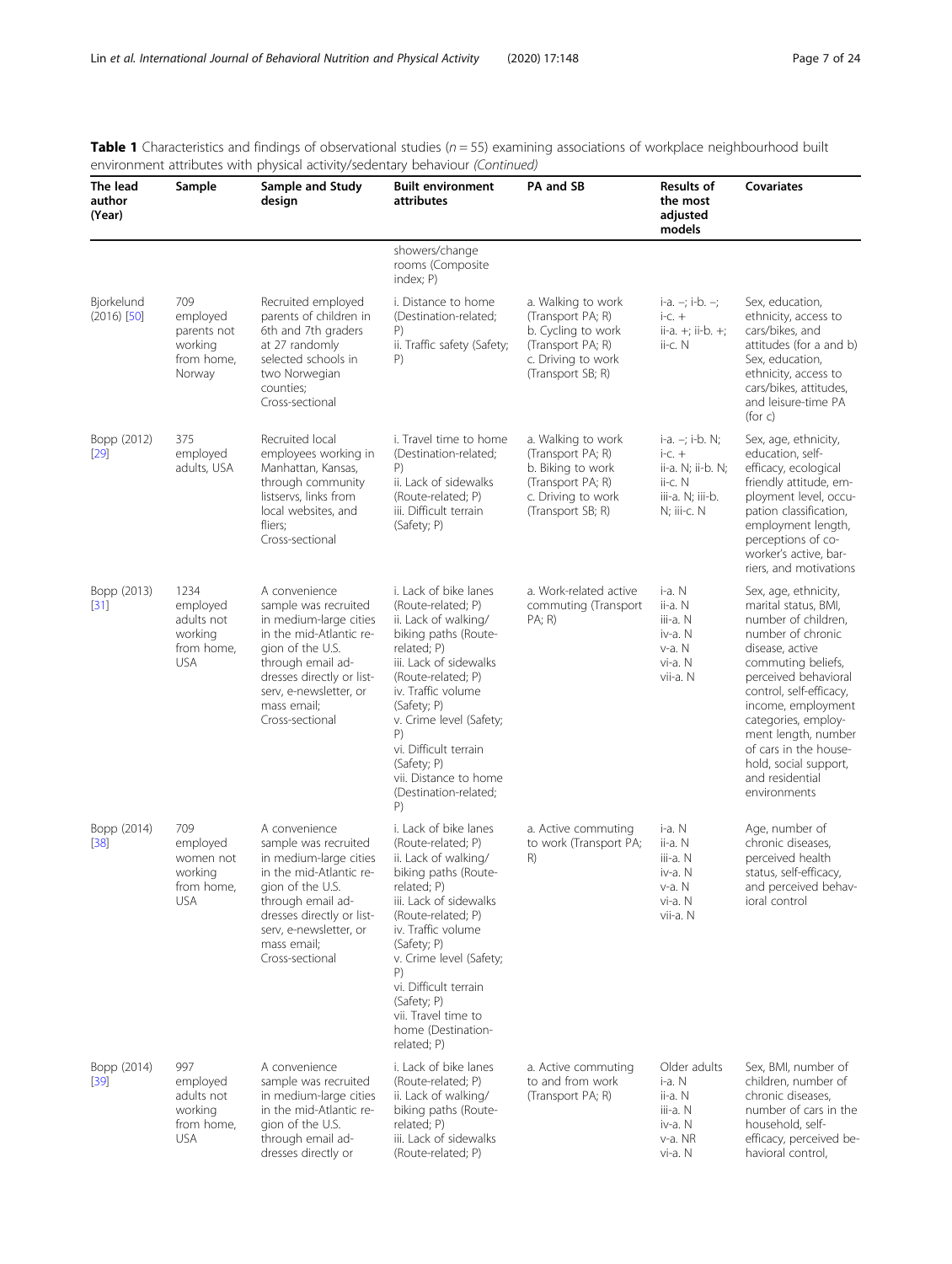| The lead<br>author<br>(Year)  | Sample                                                                | Sample and Study<br>design                                                                                                                                 | <b>Built environment</b><br>attributes                                                                                                                                                                                                                                                                             | PA and SB                                                                                                                                                                                                               | <b>Results of</b><br>the most<br>adjusted<br>models                                                                                                                                                                                                                                                                                           | Covariates                                                                                                                                                                                                                                       |
|-------------------------------|-----------------------------------------------------------------------|------------------------------------------------------------------------------------------------------------------------------------------------------------|--------------------------------------------------------------------------------------------------------------------------------------------------------------------------------------------------------------------------------------------------------------------------------------------------------------------|-------------------------------------------------------------------------------------------------------------------------------------------------------------------------------------------------------------------------|-----------------------------------------------------------------------------------------------------------------------------------------------------------------------------------------------------------------------------------------------------------------------------------------------------------------------------------------------|--------------------------------------------------------------------------------------------------------------------------------------------------------------------------------------------------------------------------------------------------|
|                               |                                                                       | listserv, e-newsletter,<br>or mass email;<br>Cross-sectional                                                                                               | iv. Traffic volume<br>(Safety; P)<br>v. Crime level (Safety;<br>P)<br>vi. Difficult terrain<br>(Safety; P)<br>vii. Travel time to<br>home (Destination-<br>related; P)                                                                                                                                             |                                                                                                                                                                                                                         | $vii-a. -$<br>Younger<br>adults<br>i-a. N<br>ii-a. N<br>iii-a. N<br>iv-a. N<br>v-a. N<br>vi-a. N<br>vii-a. N                                                                                                                                                                                                                                  | perceived health sta-<br>tus, behavioral beliefs,<br>marital status, ethni-<br>city, income, educa-<br>tion, employment,<br>social support, and<br>residential<br>environment                                                                    |
| Buehler<br>$(2012)$ [30]      | 5091<br>employed<br>adults, USA                                       | A national survey to<br>recruit a random<br>sample of address list-<br>based households;<br>Cross-sectional                                                | i. Distance to home<br>(Destination-related;<br>P)                                                                                                                                                                                                                                                                 | a. Biking to work<br>(Transport PA; R)                                                                                                                                                                                  | $i-a. -$                                                                                                                                                                                                                                                                                                                                      | Sex, age, ethnicity,<br>household income,<br>access to cars/bikes,<br>residential population<br>density, residential<br>area, bikeway supply,<br>season, and<br>workplace policies                                                               |
| Carlson<br>$(2018)$ [62]      | 1085<br>employed<br>adults not<br>working<br>from home,<br><b>USA</b> | Employees were<br>selected randomly<br>from households<br>systematically<br>selected to vary in<br>land use patterns and<br>income;<br>Cross-sectional     | i. Land use mix<br>(Destination-related;<br>P)<br>ii. Street connectivity<br>(Route-related; P)<br>iii. Walking/cycling<br>facilities (Route-<br>related; P)<br>iv. Aesthetics;<br>(Aesthetics; P)<br>v. Traffic safety (Safety;<br>P)<br>vi. Pedestrian safety<br>(Safety; P)<br>vii. Crime safety<br>(Safety; P) | a. Total active<br>transport (Transport<br>PA; R<br>b. Active transport<br>around work<br>(Transport PA; R)<br>c. Active transport to/<br>from work (Transport<br>PA; R<br>d. Total MVPA (Total<br>PA; O)               | $i-a. +; i-b. +;$<br>$i$ -c. $+$ ; $i$ -d. $N$<br>ii-a. N; ii-b. +;<br>ii-c. N; ii-d. N<br>iii-a. N; iii-b.<br>$N$ ; iii-c. +; iii-<br>d. N<br>iv-a. N; iv-b.<br>N; iv-c. N; iv-<br>d. N<br>v-a. N; v-b.<br>$+; v-c. +; v-d.$<br>N<br>vi-a. N; vi-b.<br>$+$ ; vi-c. N; vi-<br>d. +<br>vii-a. $-$ ; vii-b.<br>$-$ ; vii-c. $N$ ;<br>$vii-d. +$ | Sex, age, education,<br>ethnicity, vehicles per<br>adult, marital status,<br>people per<br>household, time at<br>address, city, and<br>clustering of<br>participants within<br>block groups                                                      |
| Christiansen<br>$(2017)$ [56] | 4764<br>employed<br>adults,<br>Norway                                 | A national survey was<br>randomly sampled<br>among residents in<br>each county in<br>Norway;<br>Cross-sectional                                            | i. Distance to home<br>(Destination-related;<br>P)<br>ii. Limited parking<br>availability<br>(Destination-related;<br>P)<br>iii. Land use mix<br>(Destination-related;<br>O)<br>iv. Distance to the city<br>centre (Destination-<br>related; O)                                                                    | a. Trip from home to<br>work by car<br>(Transport SB; R)                                                                                                                                                                | $i-a. +$<br>$ii-a. -$<br>$iii-a. -$<br>$iv-a. +$                                                                                                                                                                                                                                                                                              | Age, education,<br>household income,<br>and residential<br>environment                                                                                                                                                                           |
| Clark (2016)<br>[51]          | 15,200<br>employed<br>English<br>adults, UK                           | A national survey of<br>multistage sampling<br>and the same<br>individuals are re-<br>interviewed in each<br>wave;<br>Longitudinal (follow-<br>up: 1 year) | i. Distance to home<br>(Destination-related;<br>P)<br>ii. Change in the<br>distance to home<br>between wave 1 and<br>wave 2 (Destination-<br>related; P)                                                                                                                                                           | a. Car commuting to<br>work (Transport SB; R)<br>b. Active commuting<br>to work (Transport PA;<br>R)<br>c. Commute mode<br>switch from car to<br>non-car (Transport PA;<br>R)<br>d. Commute mode<br>switch from non-car | i-a. $+$ ; i-b. $-$ ;<br>i-c. NR; i-d.<br>NR; i-e. NR; i-<br>f. NR<br>ii-a. NR; ii-b.<br>NR; ii-c. -; ii-<br>$d.+$ ; ii-e. $+$ ; ii-<br>f. $-$                                                                                                                                                                                                | Sex, age, education,<br>employment type,<br>household income,<br>attitudes, household<br>car ownership, current<br>driving license, and<br>residential<br>environment (for a-b)<br>Sex, age, education,<br>employment type,<br>household income, |

to car (Transport SB;

attitudes, household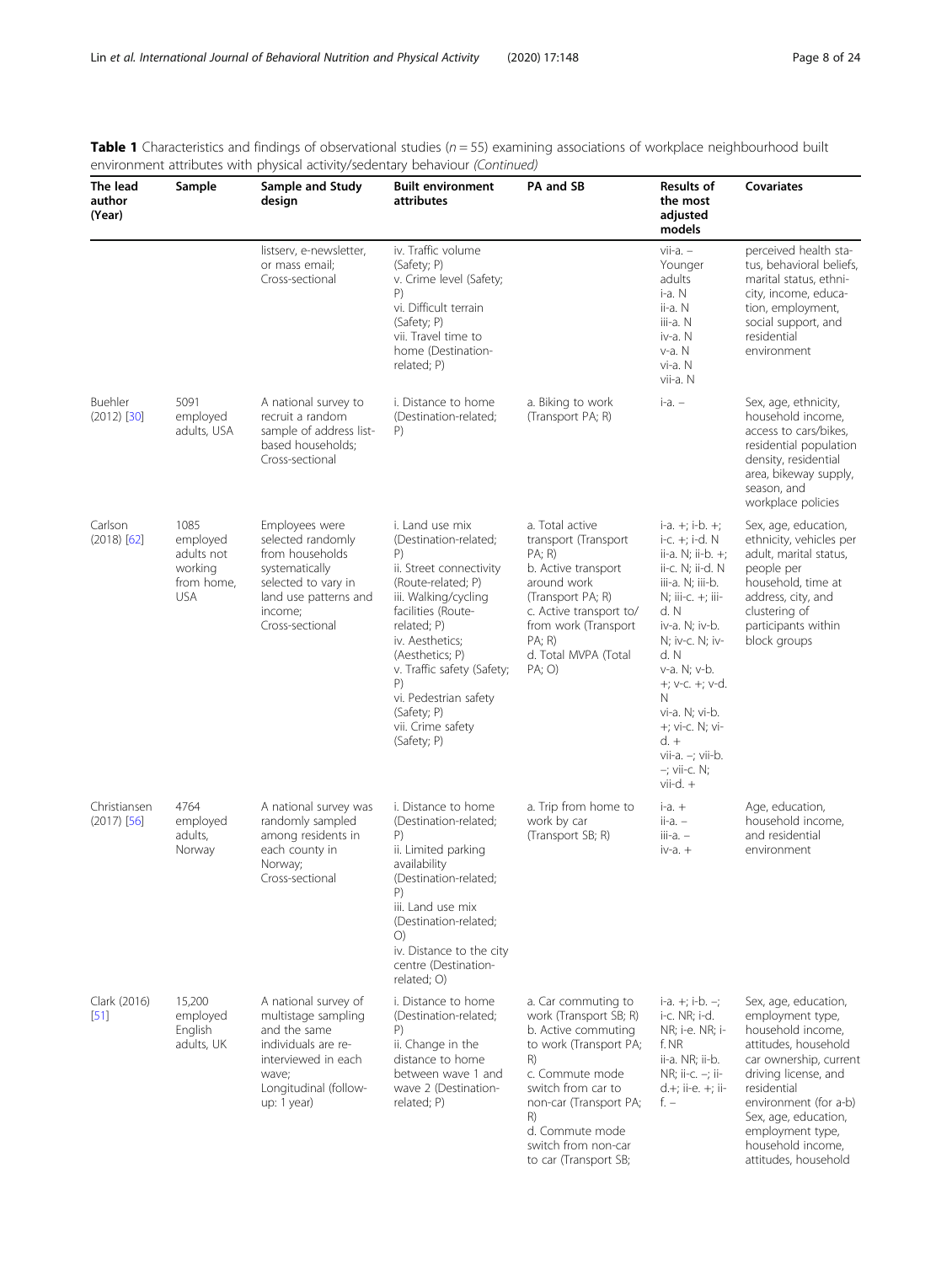| The lead<br>author<br>(Year) | Sample                                                                       | Sample and Study<br>design                                                                                                                                        | <b>Built environment</b><br>attributes                                                                                                                                                                                                                                                                                                                      | PA and SB                                                                                                                                                          | <b>Results of</b><br>the most<br>adjusted<br>models                                                                                                                                                   | Covariates                                                                                                                                                                         |
|------------------------------|------------------------------------------------------------------------------|-------------------------------------------------------------------------------------------------------------------------------------------------------------------|-------------------------------------------------------------------------------------------------------------------------------------------------------------------------------------------------------------------------------------------------------------------------------------------------------------------------------------------------------------|--------------------------------------------------------------------------------------------------------------------------------------------------------------------|-------------------------------------------------------------------------------------------------------------------------------------------------------------------------------------------------------|------------------------------------------------------------------------------------------------------------------------------------------------------------------------------------|
|                              |                                                                              |                                                                                                                                                                   |                                                                                                                                                                                                                                                                                                                                                             | R)<br>e. Commute mode<br>switch from active to<br>non-active (Transport<br>SB; R<br>f. Commute mode<br>switch from non-<br>active to active (Trans-<br>port PA; R) |                                                                                                                                                                                                       | car ownership, current<br>driving license,<br>residential<br>environment, and<br>change in life events<br>$(for c-f)$                                                              |
| Dalton<br>$(2013)$ [32]      | 1124<br>employed<br>adults, UK                                               | Recruited employees<br>working in Cambridge<br>through workplaces;<br>Cross-sectional                                                                             | i. Distance to the<br>nearest bus stop<br>(Destination-related;<br>O)<br>ii. Distance to the<br>nearest railway station<br>(Destination-related;<br>O)<br>iii. Number of bus<br>stops (Destination-<br>related; O)<br>iv. Number of<br>destinations in<br>working area<br>(Destination-related;<br>O)<br>v. Distance to home<br>(Destination-related;<br>O) | a. Public transport use<br>to work (Transport PA;<br>R)<br>b. Biking to work<br>(Transport PA; R)<br>c. Walking to work<br>(Transport PA; R)                       | i-a. N; i-b. N;<br>$i$ -c. $N$<br>ii-a. N; ii-b. N;<br>ii-c. N<br>iii-a. N; iii-b.<br>N; iii-c. N<br>$iv-a. +; iv-b.$<br>$+$ ; iv-c. N<br>$v-a. N; v-b. -;$<br>$V-C.$ -                               | Sex, age, limiting<br>illness, deprivation,<br>education, children in<br>household, car<br>ownership, type of<br>work, residential<br>environment, and car<br>parking availability |
| de Geus<br>$(2008)$ [19]     | 343<br>employed<br>Flemish<br>adults not<br>working<br>from home,<br>Belgium | Recruited employees<br>via newsletter<br>distributed in Flanders<br>and contacted local<br>cycle communities for<br>having enough<br>cyclists;<br>Cross-sectional | i. Traffic danger<br>(Safety; P)<br>ii. Bicycle lanes<br>(Route-related; P)<br>iii. Crime rate (Safety;<br>P)                                                                                                                                                                                                                                               | a. Cycling for<br>transport (Transport<br>PA; R                                                                                                                    | i-a. N<br>ii-a. N<br>iii-a. N                                                                                                                                                                         | Education                                                                                                                                                                          |
| Forsyth<br>$(2014)$ [40]     | 446<br>employed<br>adults not<br>working<br>from home,<br><b>USA</b>         | A randomly selected<br>sample of a<br>residential area at first,<br>and all households<br>were invited in the<br>second stage;<br>Cross-sectional                 | i. Housing density<br>(Destination-related;<br>O)<br>ii. Access points<br>(Destination-related;<br>O)<br>iii. Percentage of<br>commercial land use<br>(Destination-related;<br>O)                                                                                                                                                                           | a. Travel PA (Transport<br>PA; O<br>b. Leisure PA<br>(Recreational PA; O)<br>c. Total PA (Total PA;<br>O)                                                          | i-a. $+$ ; i-b. N;<br>$i$ -C. $+$<br>ii-a. $N$ ; ii-b. $N$ ;<br>ii-c. N<br>iii-a. $+$ ; iii-b.<br>N; iii-c. N                                                                                         | Sex, age, ethnicity,<br>education, marital<br>status, housing<br>tenure, household<br>income, household<br>size, PA at work, and<br>neighbourhood<br>clustering                    |
| Gehrke<br>$(2017)$ [57]      | 655<br>employed<br>adults, USA                                               | A national survey<br>randomly sample<br>household within<br>Oregon and invite to<br>participate through<br>mail and telephone;<br>Cross-sectional                 | i. Activity density<br>(Destination-related;<br>O)<br>ii. Employment<br>density (Destination-<br>related; O)<br>iii. Population density<br>(Destination-related;<br>O)<br>iv. Retail density<br>(Destination-related;<br>O)<br>v. Urban living<br>infrastructure density<br>(Destination-related;<br>O)                                                     | a. Work-based walking<br>(Transport PA; R)                                                                                                                         | i-a. N<br>ii-a. N<br>$iii-a. +$<br>iv-a. N<br>v-a. N<br>$vi-a. -, N$<br>vii-a. N, N, N<br>viii-a. N<br>$ix-a. + N$<br>$x-a. N$<br>xi-a. N, N, N,<br>N<br>xii-a. N<br>xiii-a. N<br>xiv-a. N<br>xv-a. N | Sex, employment, and<br>private vehicle<br>ownership                                                                                                                               |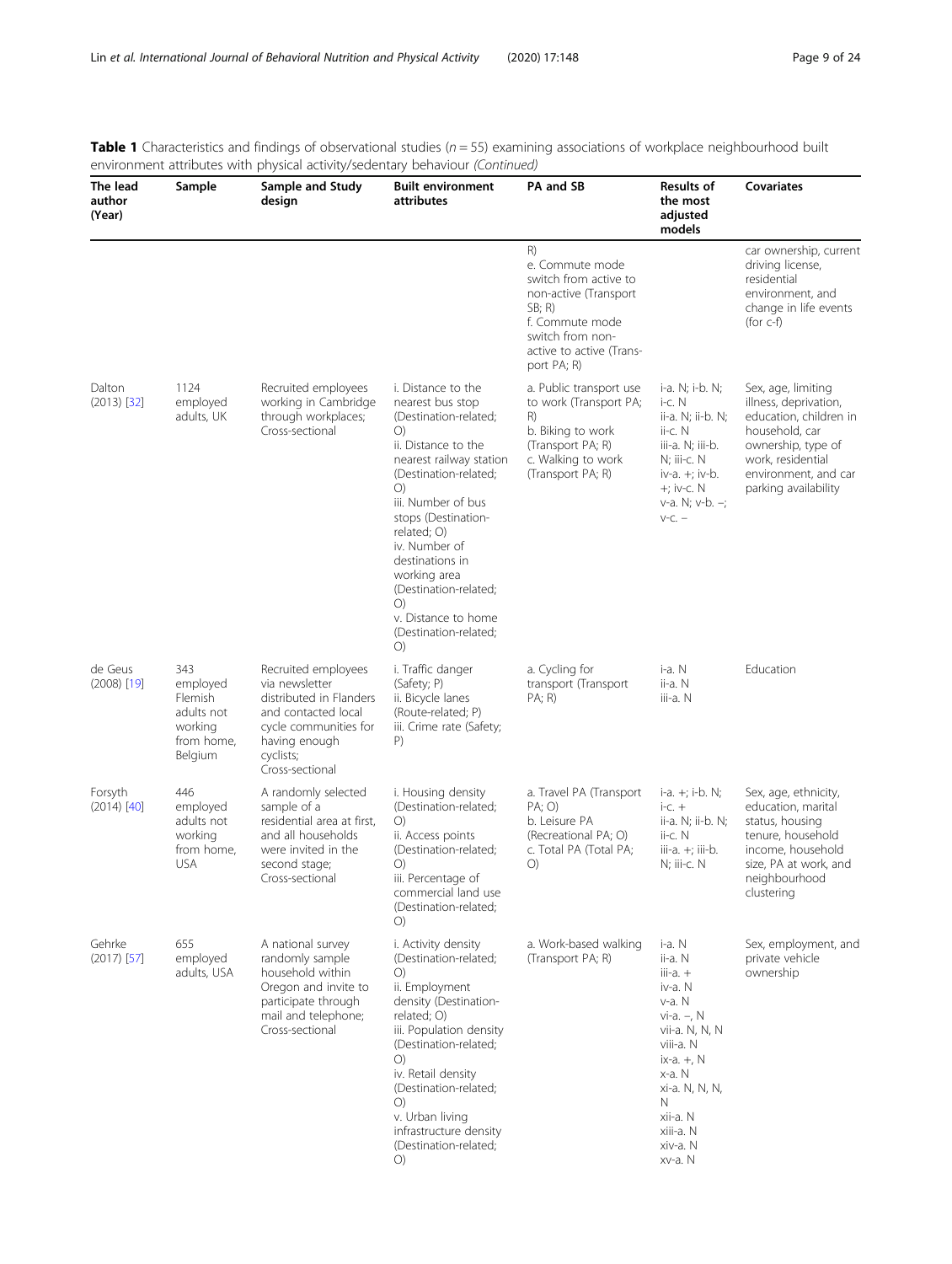| The lead<br>author<br>(Year) | Sample                                                               | Sample and Study<br>design                                                                                  | <b>Built environment</b><br>attributes                                                                                                                                                                                                                                                                                                                                                                                                                                                                                                                                                                                                                                                                                                                                                                                                                                                                    | PA and SB                                                                                                                                     | <b>Results of</b><br>the most<br>adjusted<br>models | Covariates                                                                                                                                                                                           |
|------------------------------|----------------------------------------------------------------------|-------------------------------------------------------------------------------------------------------------|-----------------------------------------------------------------------------------------------------------------------------------------------------------------------------------------------------------------------------------------------------------------------------------------------------------------------------------------------------------------------------------------------------------------------------------------------------------------------------------------------------------------------------------------------------------------------------------------------------------------------------------------------------------------------------------------------------------------------------------------------------------------------------------------------------------------------------------------------------------------------------------------------------------|-----------------------------------------------------------------------------------------------------------------------------------------------|-----------------------------------------------------|------------------------------------------------------------------------------------------------------------------------------------------------------------------------------------------------------|
|                              |                                                                      |                                                                                                             | vi. Employment<br>entropy (2 types of<br>calculation)<br>(Destination-related;<br>O)<br>vii. Employment-<br>population balance (3<br>types of calculation)<br>(Destination-related;<br>O)<br>viii. Block area<br>(Destination-related;<br>O)<br>ix. Block density (2<br>types of calculation)<br>(Destination-related;<br>O)<br>x. Connected node<br>ratio (Route-related;<br>O)<br>xi. Connectivity index<br>(4 types of<br>calculation) (Route-<br>related: O)<br>xii. Cul-de-sac density<br>(Route-related; O)<br>xiii. Intersection<br>density (Route-related;<br>O)<br>xiv. Intersection-Cul-<br>de-sac ratio (Route-re-<br>lated; O)<br>xv. The proportion of<br>local roads (Route-<br>related; O)<br>xvi. The proportion of<br>primary roads (Route-<br>related; O)<br>xvii. The proportion of<br>secondary roads<br>(Route-related; O)<br>xviii. Street network<br>density (Route-related;<br>O) |                                                                                                                                               | xvi-a. N<br>xvii-a. N<br>xviii-a. N                 |                                                                                                                                                                                                      |
| Hamre<br>$(2014)$ [41]       | 4630 full-<br>time<br>employed<br>adults, USA                        | A national survey to<br>recruit a random<br>sample of address list-<br>based households;<br>Cross-sectional | i. Distance to home<br>(Destination-related;<br>P)                                                                                                                                                                                                                                                                                                                                                                                                                                                                                                                                                                                                                                                                                                                                                                                                                                                        | a. Public transport use<br>to work (Transport PA;<br>R)<br>b. Walking to work<br>(Transport PA; R)<br>c. Cycling to work<br>(Transport PA; R) | i-a. N; i-b. $-$ ;<br>$i$ -C. $-$                   | Sex, age, ethnicity,<br>household income,<br>access to cars/bikes,<br>residential population<br>density, residential<br>area, transit access,<br>bikeway supply,<br>season, and worksite<br>policies |
| Handy<br>$(2011)$ [25]       | 420<br>employed<br>adults not<br>working<br>from home,<br><b>USA</b> | A random sample of<br>residents for each of<br>the six communities<br>in the $U.S.;$<br>Cross-sectional     | i. Distance to home<br>(Destination-related;<br>P)<br>ii. Dangerous for<br>bicycling (Safety; P)                                                                                                                                                                                                                                                                                                                                                                                                                                                                                                                                                                                                                                                                                                                                                                                                          | a. Commuting to<br>work by bicycle<br>(Transport PA; R)                                                                                       | $i-a. -$<br>ii-a. N                                 | Sex, housing tenure,<br>biking comfort,<br>commuting beliefs<br>and preference                                                                                                                       |
| Heinen<br>$(2013)$ [33]      | 4171<br>employed<br>adults,                                          | Recruited employees<br>of large organisations<br>and residents of                                           | i. Distance to home<br>(Destination-related;<br>O)                                                                                                                                                                                                                                                                                                                                                                                                                                                                                                                                                                                                                                                                                                                                                                                                                                                        | a. Cycling to work<br>(Transport PA; R)                                                                                                       | $i-a. -$                                            | Sex, age, ethnicity,<br>access to cars/<br>scooters/bikes,                                                                                                                                           |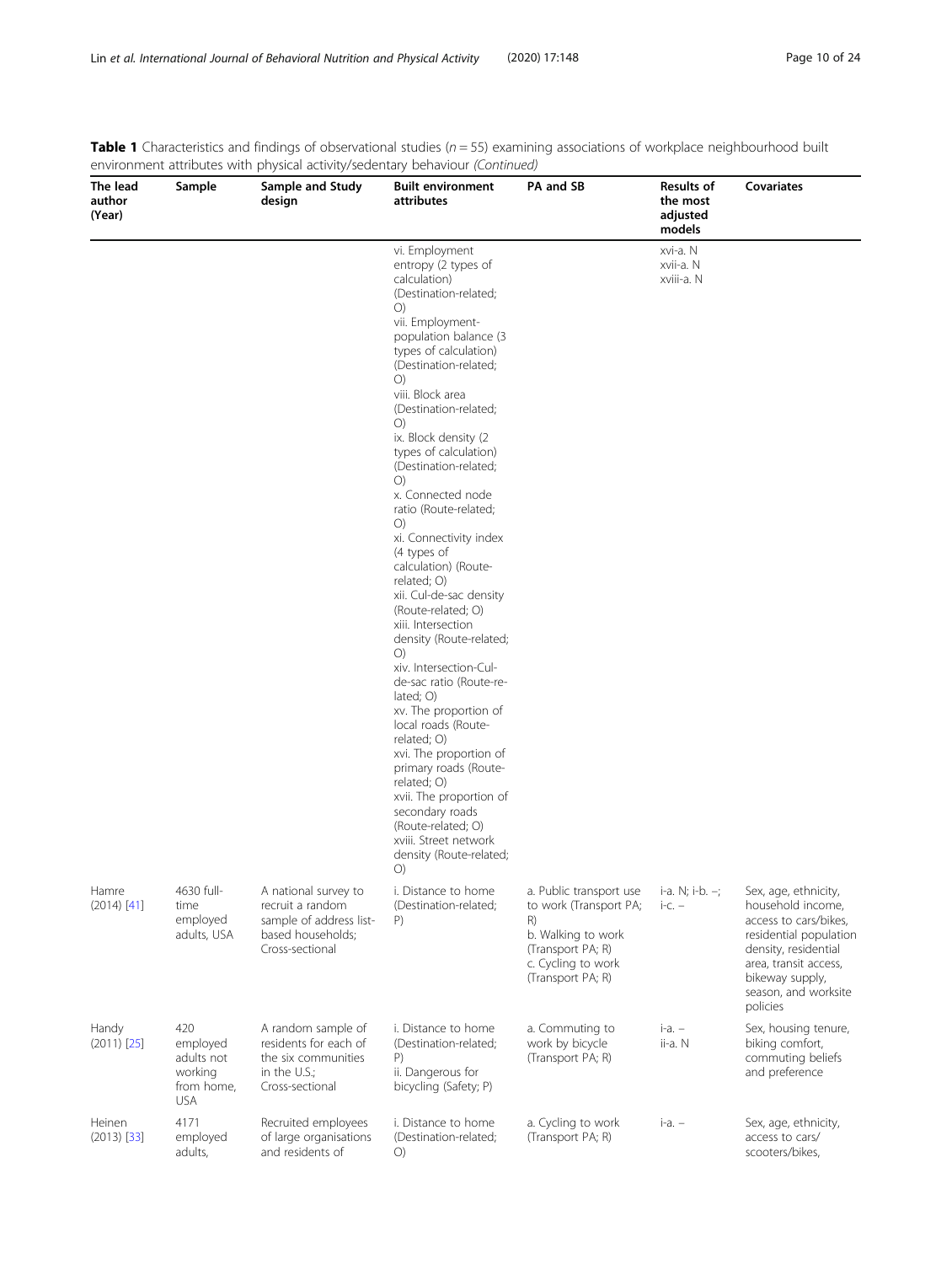| The lead<br>author<br>(Year) | Sample                                    | Sample and Study<br>design                                                                                                             | <b>Built environment</b><br>attributes                                                                                                                                                                                                                                                                                                                                                                   | PA and SB                                                                                                                                 | <b>Results of</b><br>the most<br>adjusted<br>models                                                                                        | Covariates                                                                                                                                                                                                                                  |
|------------------------------|-------------------------------------------|----------------------------------------------------------------------------------------------------------------------------------------|----------------------------------------------------------------------------------------------------------------------------------------------------------------------------------------------------------------------------------------------------------------------------------------------------------------------------------------------------------------------------------------------------------|-------------------------------------------------------------------------------------------------------------------------------------------|--------------------------------------------------------------------------------------------------------------------------------------------|---------------------------------------------------------------------------------------------------------------------------------------------------------------------------------------------------------------------------------------------|
|                              | Netherlands                               | working age in Delft<br>and Zwolle;<br>Cross-sectional                                                                                 |                                                                                                                                                                                                                                                                                                                                                                                                          |                                                                                                                                           |                                                                                                                                            | purpose to use,<br>sampling area,<br>attitude, social<br>support, facilities at<br>work, and work<br>policies                                                                                                                               |
| Karusisi<br>$(2014)$ [42]    | 4127<br>employed<br>adults,<br>France     | Employees were<br>recruited from a free<br>medical check-up of-<br>fered by National<br>Health Insurance<br>System;<br>Cross-sectional | i. Destinations density<br>around the workplace<br>(Destination-related;<br>O)                                                                                                                                                                                                                                                                                                                           | a. Walking for<br>transport (Transport<br>PA; R                                                                                           | $i-a. +$                                                                                                                                   | Sex, age, marital<br>status, education,<br>occupation,<br>homeownership,<br>perceived financial<br>strain, household<br>income, and the level<br>of human<br>development of the<br>country of birth                                         |
| Li (2018) [15]               | 2843<br>employed<br>adults, Japan         | A prospective cohort<br>study of local<br>government workers<br>in a central part of<br>Japan;<br>Cross-sectional                      | i. Walkability<br>(Composite index; O)<br>ii. Number of parks/<br>green spaces<br>(Destination-related;<br>O)<br>iii. Number of sports<br>facilities (Destination-<br>related; O)                                                                                                                                                                                                                        | a. Habitual walking<br>during leisure-time<br>(Recreational PA; R)<br>b. Habitual exercise<br>during leisure-time<br>(Recreational PA; R) | Men<br>i-a. N; i-b. N<br>ii-a. N; ii-b. N<br>iii-a. N; iii-b.<br>N<br>Women<br>i-a. N; i-b. N<br>ii-a. N; ii-b. N<br>iii-a. N; iii-b.<br>N | Age, education,<br>marital status, office<br>worker, BMI, smoking<br>status, alcohol<br>consumption,<br>sleeping hours, eating<br>breakfast every day,<br>depression, history of<br>hypertension or<br>diabetes, residential<br>environment |
| Lucove<br>$(2007)$ [17]      | 987<br>employed<br>adults, USA            | A random sample<br>selected from<br>residential household<br>phone numbers;<br>Cross-sectional                                         | i. A safe place to walk<br>outside work (Safety;<br>P)                                                                                                                                                                                                                                                                                                                                                   | a. Any leisure-time PA<br>(Recreational PA; R)<br>b. Work-break PA<br>(Recreational PA; R)<br>c. Overall PA (Total<br>PA; R               | i-a. $N$ ; i-b. $N$ ;<br>$i$ -c. $N$                                                                                                       | Sex, age, ethnicity,<br>education, physical<br>disability, and general<br>health                                                                                                                                                            |
| Macdonald<br>$(2019)$ [64]   | 513<br>employed<br>adults, UK             | A random sample<br>selected from the<br>electoral roll within<br>local authority;<br>Cross-sectional                                   | i. Access to public PA<br>facilities (Destination-<br>related; O)<br>ii. Access to private<br>PA facilities<br>(Destination-related;<br>O)                                                                                                                                                                                                                                                               | a. PA (Total PA; R)                                                                                                                       | i-a. N<br>ii-a. N                                                                                                                          | Sex, age, and income<br>deprivation                                                                                                                                                                                                         |
| Mackenbach<br>$(2016)$ [52]  | 482<br>employed<br>adults, New<br>Zealand | A national survey of<br>multistage stratified<br>sampling;<br>Cross-sectional                                                          | i. Population density<br>(Destination-related:<br>O)<br>ii. Housing density<br>(Destination-related;<br>O)<br>iii. Apartment density<br>(Destination-related;<br>O)<br>iv. Job accessibility<br>(Destination-related;<br>O)<br>v. Land use mix<br>(Destination-related;<br>O)<br>vi. Number of bus<br>stops (Destination-<br>related; O)<br>vii. Number of rail<br>stations (Destination-<br>related; O) | a. Active commuting<br>to work (Transport PA;<br>R)                                                                                       | i-a. N<br>$i$ i-a. $-$<br>iii-a. N<br>$iv-a. +$<br>$v-a. +$<br>vi-a. N<br>$vii-a. +$                                                       | Sex, age, income,<br>household type,<br>season, day of the<br>week, and trip<br>distance                                                                                                                                                    |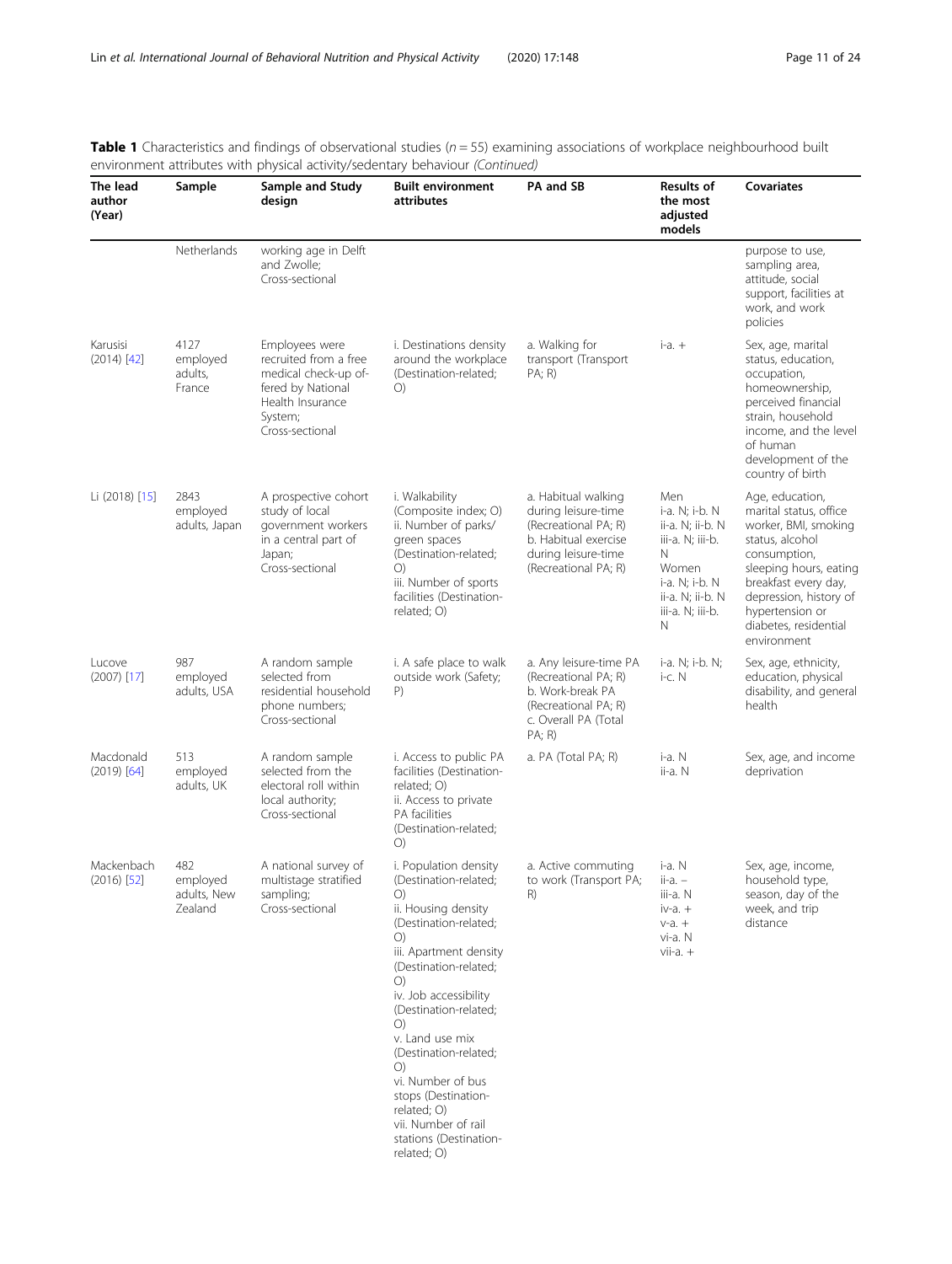| The lead<br>author<br>(Year) | Sample                                                                        | Sample and Study<br>design                                                                                                                                        | <b>Built environment</b><br>attributes                                                                                                                                                                                                                                                                                                    | PA and SB                                                                                                                   | <b>Results of</b><br>the most<br>adjusted<br>models                                                                                                                                                                                                                                                                                                                                                                                                                | Covariates                                                                                                                                                                                                   |
|------------------------------|-------------------------------------------------------------------------------|-------------------------------------------------------------------------------------------------------------------------------------------------------------------|-------------------------------------------------------------------------------------------------------------------------------------------------------------------------------------------------------------------------------------------------------------------------------------------------------------------------------------------|-----------------------------------------------------------------------------------------------------------------------------|--------------------------------------------------------------------------------------------------------------------------------------------------------------------------------------------------------------------------------------------------------------------------------------------------------------------------------------------------------------------------------------------------------------------------------------------------------------------|--------------------------------------------------------------------------------------------------------------------------------------------------------------------------------------------------------------|
| Marquet<br>$(2018)$ [63]     | 147 full-time<br>employed<br>women not<br>working<br>from home,<br><b>USA</b> | A convenience<br>sample of women<br>living in the U.S;<br>Cross-sectional                                                                                         | i. Walkability<br>(Composite index; O)<br>ii. Walk Score<br>(Composite index; O)<br>iii. Vegetation index<br>(Aesthetics; O)                                                                                                                                                                                                              | a. Total MVPA while at<br>work (Occupational<br>PA; O<br>b. Total MVPA around<br>the workplace<br>(Occupational PA; O)      | $i-a. +; i-b. +$<br>ii-a. N; ii-b. N<br>iii-a. $-$ ; iii-b. $-$                                                                                                                                                                                                                                                                                                                                                                                                    | Age, having children,<br>income, work-home<br>distance, amount of<br>non-work PA                                                                                                                             |
| Marquet<br>$(2019)$ [14]     | 119<br>employed<br>adults, USA                                                | A multistage<br>sampling frame was<br>used to select adults<br>form list-assisted tele-<br>phone random-digit-<br>dialing methods<br>randomly;<br>Cross-sectional | i. Perceived walkability<br>(Composite index; P)<br>ii. Walkability<br>(Composite index; O)<br>iii. Walk Score<br>(Composite index; O)<br>iv. Vegetation index<br>(Aesthetics; O)                                                                                                                                                         | a. Active minutes at<br>work (Occupational<br>PA; O)                                                                        | $i-a. +$<br>ii-a. N<br>$iii-a. +$<br>iv-a. N                                                                                                                                                                                                                                                                                                                                                                                                                       | Sex, BMI, income,<br>work type, residential<br>walkability, outside<br>work PA                                                                                                                               |
| Merom<br>$(2008)$ $[20]$     | 794<br>employed<br>adults not<br>working<br>from home,<br>Australia           | A random sample<br>selected from electric<br>telephone white<br>pages; Longitudinal<br>(follow-up: 1 month)                                                       | i. Distance to home<br>(Destination-related;<br>P)                                                                                                                                                                                                                                                                                        | a. Single-day active<br>commuting to work<br>(Transport PA; R)<br>b. Usual active<br>commuting to work<br>(Transport PA; R) | i-a. $-$ ; i-b. N                                                                                                                                                                                                                                                                                                                                                                                                                                                  | Age, education,<br>marital status, BMI,<br>self-efficacy, active<br>commuting beliefs,<br>and total PA                                                                                                       |
| Panter<br>$(2011)$ [26]      | 1164<br>employed<br>adults, UK                                                | Recruited employees<br>working in Cambridge<br>through workplaces;<br>Cross-sectional                                                                             | i. Public transport<br>(Destination-related;<br>P)<br>ii. Little traffic (Safety;<br>P)<br>iii. Routes for walking<br>(Route-related; P)<br>iv. Safe to cross the<br>road (Safety; P)<br>v. Dangerous for<br>cyclists (Safety; P)<br>vi. Routes for cycling<br>(Route-related; P)<br>vii. Distance to home<br>(Destination-related;<br>P) | a. Walking to work<br>(Transport PA; R)<br>b. Cycling to work<br>(Transport PA; R)                                          | With car<br>availability in<br>household<br>$i-a. +; i-b. NR$<br>ii-a. $-$ ; ii-b. N<br>iii-a. N; iii-b.<br><b>NR</b><br>iv-a. N; iv-b.<br>N<br>v-a. NR; v-b.<br>N<br>vi-a. NR; vi-b.<br>$+$<br>vii-a. $-$ ; vii-b.<br><b>NR</b><br>Without car<br>availability in<br>household<br>i-a. N; i-b. NR<br>ii-a. N; ii-b. N<br>iii-a. N; iii-b.<br><b>NR</b><br>iv-a. N; iv-b.<br>$\mathsf{N}$<br>v-a. NR; v-b.<br>N<br>vi-a. NR; vi-b.<br>N<br>vii-a. -; vii-b.<br>NR. | Sex, current driving<br>licence, and attitude<br>of car use (for a)<br>Sex, education,<br>weight status, limiting<br>illness, number of<br>children, car<br>ownership, and<br>attitude of car use (for<br>b) |
| Panter<br>$(2011)$ [27]      | 1279<br>employed<br>older adults,<br>UK                                       | A prospective cohort<br>of adults who<br>registered at 121<br>General Practices<br>within Norwich and<br>surrounding towns;<br>Cross-sectional                    | i. Route-length ratio<br>(Route-related; O)<br>ii. Main or secondary<br>road on the route<br>(Route-related; O)<br>iii. Land use mix<br>(Destination-related:<br>O)<br>iv. Density of road<br>traffic accidents<br>(Safety; O)<br>v. Distance to home                                                                                     | a. Active commuting<br>to work (Transport PA;<br>R)                                                                         | Men<br>i-a. N<br>ii-a. NR<br>iii-a. NR<br>iv-a. N<br>$v-a. -$<br>Women<br>i-a. NR<br>$ii-a. -$<br>iii-a. NR<br>iv-a.NR<br>$v-a. -$                                                                                                                                                                                                                                                                                                                                 | Age, social class, BMI,<br>habit for walking or<br>cycling for transport,<br>and residential urban-<br>rural status, and resi-<br>dential road density                                                       |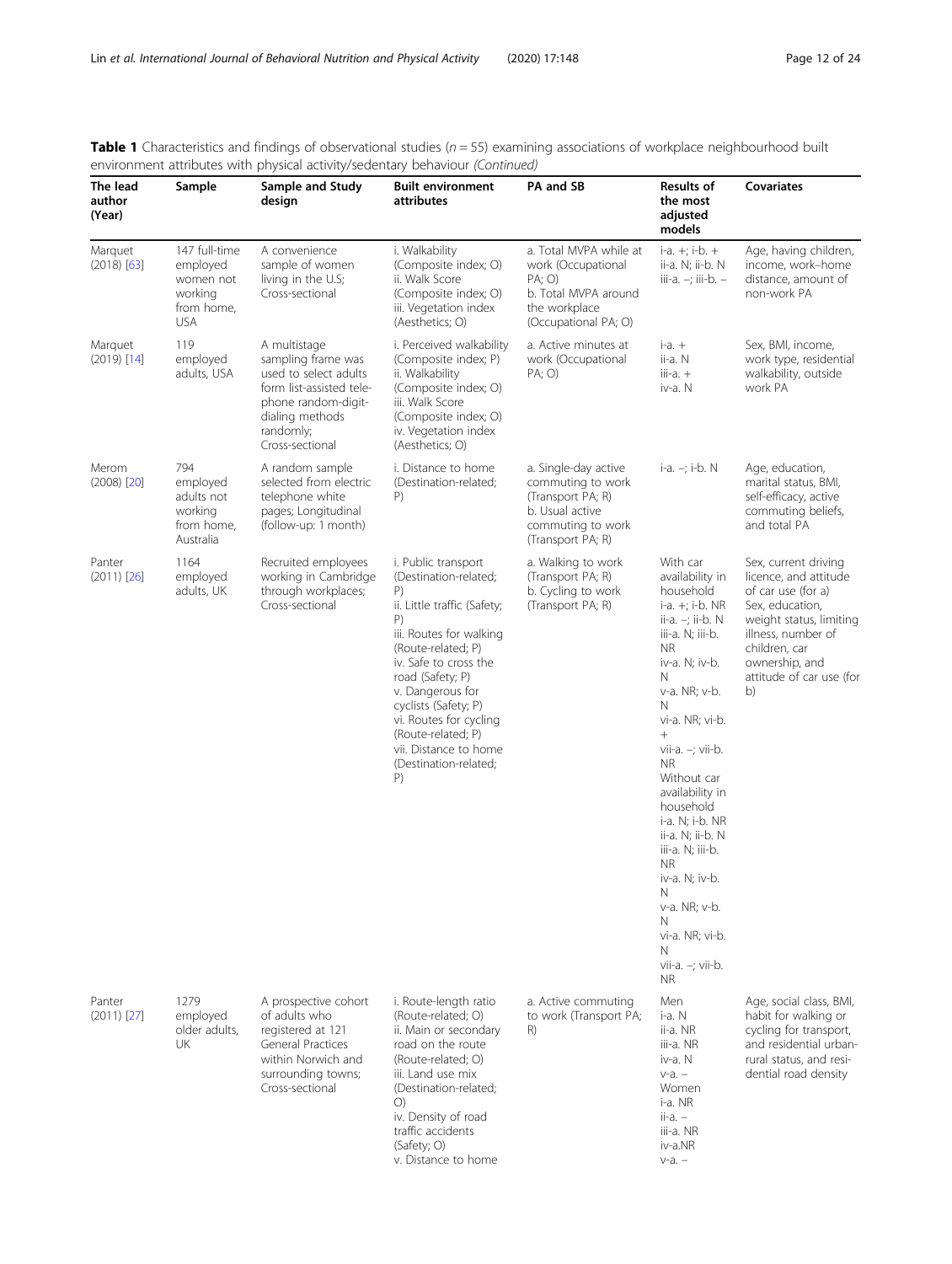| The lead<br>author<br>(Year) | Sample                                             | Sample and Study<br>design                                                                                 | <b>Built environment</b><br>attributes                                                                                                                                                                                                                                                                                                                                                                            | PA and SB                                                                                                                                                                                                                                                                                                                                                                                                                                                         | <b>Results of</b><br>the most<br>adjusted<br>models                                                                                                                                                                                                                                                                                                                                                                                                                                                                                                                         | Covariates                                                                                                                                                                                                                                                                            |
|------------------------------|----------------------------------------------------|------------------------------------------------------------------------------------------------------------|-------------------------------------------------------------------------------------------------------------------------------------------------------------------------------------------------------------------------------------------------------------------------------------------------------------------------------------------------------------------------------------------------------------------|-------------------------------------------------------------------------------------------------------------------------------------------------------------------------------------------------------------------------------------------------------------------------------------------------------------------------------------------------------------------------------------------------------------------------------------------------------------------|-----------------------------------------------------------------------------------------------------------------------------------------------------------------------------------------------------------------------------------------------------------------------------------------------------------------------------------------------------------------------------------------------------------------------------------------------------------------------------------------------------------------------------------------------------------------------------|---------------------------------------------------------------------------------------------------------------------------------------------------------------------------------------------------------------------------------------------------------------------------------------|
|                              |                                                    |                                                                                                            | (Destination-related;<br>O)                                                                                                                                                                                                                                                                                                                                                                                       |                                                                                                                                                                                                                                                                                                                                                                                                                                                                   |                                                                                                                                                                                                                                                                                                                                                                                                                                                                                                                                                                             |                                                                                                                                                                                                                                                                                       |
| Panter<br>$(2013)$ [34]      | 419<br>employed<br>car<br>commuters<br>to work, UK | Recruited employees<br>working in Cambridge<br>through workplaces;<br>Cross-sectional                      | i. Distance to home<br>(Destination-related;<br>P)<br>ii. Supportive<br>environment<br>(Composite index; P)                                                                                                                                                                                                                                                                                                       | a. Incorporating<br>walking or cycling<br>into car journeys to<br>work (Transport PA; R)                                                                                                                                                                                                                                                                                                                                                                          | i-a. N<br>$ii-a. +$                                                                                                                                                                                                                                                                                                                                                                                                                                                                                                                                                         | BMI, work type,<br>deprivation,<br>workplace car parking,<br>attitude towards car,<br>social norm, and habit<br>strength for car use                                                                                                                                                  |
| Panter<br>$(2013)$ [35]      | 655<br>employed<br>adults, UK                      | Recruited employees<br>working in Cambridge<br>through workplaces;<br>Longitudinal (follow-<br>up: 1 year) | i. Distance to home<br>(Destination-related;<br>P)<br>ii. Destinations within<br>walking distance<br>(Destination-related;<br>O)<br>iii. Public transport<br>(Destination-related;<br>P)<br>iv. Little traffic (Safety;<br>P)<br>v. Walking routes<br>(Route-related; P)<br>vi. Safe to cross the<br>road (Safety; P)<br>vii. Dangerous for<br>cyclists (Safety; P)<br>viii. Cycling routes<br>(Route-related; P) | a. Uptake of walking<br>(Transport PA; R)<br>b. Uptake of cycling<br>(Transport PA; R)<br>c. Uptake of<br>alternatives to the car<br>(Transport PA; R)<br>d. Maintenance of<br>walking (Transport PA;<br>R)<br>e. Maintenance of<br>cycling (Transport PA;<br>R)<br>f. Maintenance of<br>alternatives to the car<br>(Transport PA; R)                                                                                                                             | i-a. N; i-b. N;<br>i-c. N; i-d. N;<br>i-e. N; i-f. N<br>ii-a. N; ii-b. N;<br>ii-c. N; ii-d. N;<br>ii-e. N; ii-f. N<br>iii-a. $+$ ; iii-b.<br>$NR$ ; iii-c. $N$ ;<br>iii-d. N; iii-e.<br>NR; iii-f. N<br>iv-a. N; iv-b.<br>N; iv-c. N; iv-<br>d. N; iv-e. N;<br>iv-f.N<br>v-a. N; v-b.<br>NR; v-c. N; v-<br>d. N; v-e. NR;<br>v-f.N<br>vi-a. N; vi-b.<br>N; vi-c. N; vi-<br>d. N; vi-e. N;<br>vi-f.N<br>vii-a. NR; vii-<br>b. N; vii-c. $N$ ;<br>vii-d. NR; vii-<br>e. N; vii-f. N<br>viii-a. NR; viii-<br>b. $+$ ; viii-c. $+$ ;<br>viii-d. NR;<br>viii-e. N; viii-<br>f. N | Sex, age, weight<br>status, education,<br>number of children,<br>housing tenure, home<br>location, area-level<br>deprivation, residential<br>environment, attitude<br>to use car, perceived<br>behaviour control, so-<br>cial norm, habit<br>strength, and work-<br>place car parking |
| Panter<br>$(2014)$ [43]      | 655<br>employed<br>adults, UK                      | Recruited employees<br>working in Cambridge<br>through workplaces;<br>Longitudinal (follow-<br>up: 1 year) | i. Public transport<br>(Destination-related;<br>P)<br>ii. Little traffic (Safety;<br>P)<br>iii. Walking routes<br>(Route-related; P)<br>iv. Safe to cross the<br>road (Safety; P)<br>v. Dangerous for<br>cyclists (Safety; P)<br>vi. Cycling routes<br>(Route-related; P)                                                                                                                                         | a. Change in time<br>spent walking on the<br>commute (Transport<br>PA; R)<br>b. Change in time<br>spent cycling on the<br>commute (Transport<br>PA; R<br>c. Change in<br>percentage of car-<br>only trips on the com-<br>mute (Transport SB; R)<br>d. Uptake of walking<br>on the commute<br>(Transport PA; R)<br>e. Uptake of cycling<br>on the commute<br>(Transport PA; R)<br>f. Uptake of an<br>alternative to the car<br>on the commute<br>(Transport PA; R) | i-a. N; i-b.<br>NR; i-c. N; i-<br>d. N; i-e. NR;<br>$i-f. +$<br>ii-a. N; ii-b. N;<br>ii-c. N; ii-d. N;<br>ii-e. N; ii-f. N<br>iii-a. N; iii-b.<br>$NR$ ; iii-c. $N$ ;<br>iii-d. N; iii-e.<br>NR; iii-f. N<br>iv-a. N; iv-b.<br>N; iv-c. -; iv-<br>d. N; iv-e. N;<br>iv-f.N<br>v-a. NR; v-b.<br>N; v-c. +; v-d.<br>NR; v-e. N; v-<br>$f -$<br>vi-a. NR; vi-b.<br>N; vi-c. N; vi-<br>d. NR; vi-e.                                                                                                                                                                             | Sex, age, education,<br>season, housing<br>tenure, household<br>composition, access<br>to cars/bikes, current<br>driving licence, and<br>limiting illness                                                                                                                             |

N; vi-f. N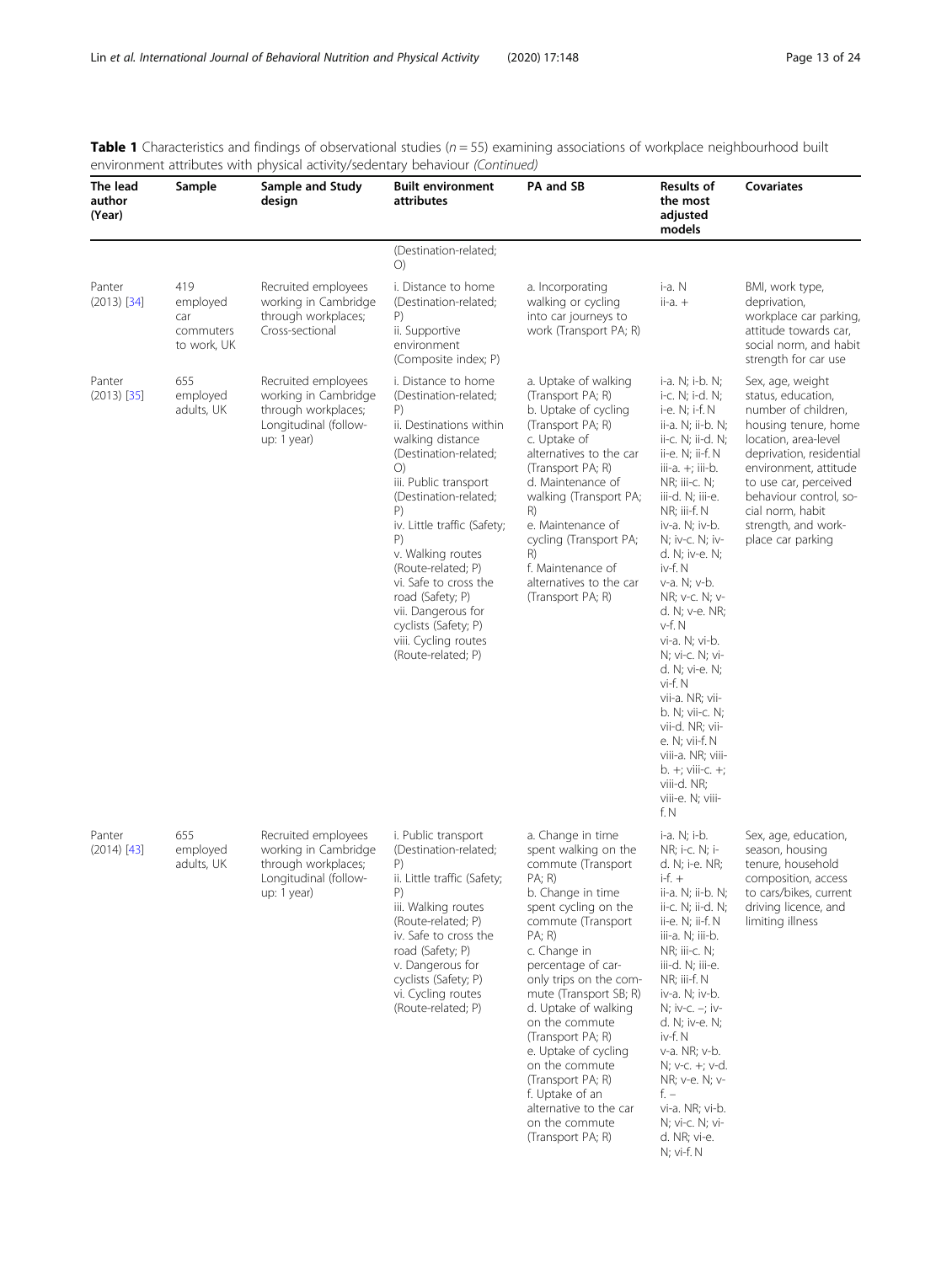| The lead<br>author<br>(Year) | Sample                                                                                                         | Sample and Study<br>design                                                                                                                                                                                     | <b>Built environment</b><br>attributes                                                                                                                                                                                                                                            | PA and SB                                                                                                                                                                                                                    | <b>Results of</b><br>the most<br>adjusted<br>models                                                           | Covariates                                                                                                                                                            |
|------------------------------|----------------------------------------------------------------------------------------------------------------|----------------------------------------------------------------------------------------------------------------------------------------------------------------------------------------------------------------|-----------------------------------------------------------------------------------------------------------------------------------------------------------------------------------------------------------------------------------------------------------------------------------|------------------------------------------------------------------------------------------------------------------------------------------------------------------------------------------------------------------------------|---------------------------------------------------------------------------------------------------------------|-----------------------------------------------------------------------------------------------------------------------------------------------------------------------|
| Paul (2019)<br>[65]          | 23,231 full-<br>time<br>employed<br>adults work-<br>ing in the<br>U.S. Depart-<br>ment of the<br>Interior, USA | Employees working in<br>the U.S. Department<br>of the Interior were<br>emailed an invitation<br>to participate and<br>hyperlink to the<br>survey;<br>Cross-sectional                                           | i. Distance to home<br>(Destination-related;<br>O)<br>ii. Workplace located<br>in a non-metro area<br>(Destination-related;<br>O)                                                                                                                                                 | a. Commuting to<br>work by walking<br>(Transport PA; R)<br>b. Commuting to<br>work by cycling<br>(Transport PA; R)<br>c. Commuting to<br>work by non-active<br>mode incorporating<br>walking/cycling<br>(Transport PA; R)    | $i-a. -; i-b. -;$<br>i-c. N<br>ii-a. +; ii-b. $-$ ;<br>$i$ i-c. $-$                                           | Sex, age, and<br>residential<br>environment                                                                                                                           |
| Piatkowski<br>$(2015)$ [46]  | 2030<br>employed<br>bicycling<br>commuters,<br><b>USA</b>                                                      | Participants were<br>drawn from<br>individuals that sign-<br>up to receive more in-<br>formation about "Bike<br>to Work Day" (BTWD)<br>online and solicited<br>via email to<br>participate;<br>Cross-sectional | i. Distance to home<br>(Destination-related;<br>P)<br>ii. Street link-to-node<br>ratio (Route-related;<br>O)<br>iii. Intersection density<br>(Route-related; O)<br>iv. Safety and<br>infrastructure<br>(Composite index; P)<br>v. Relative<br>convenience<br>(Composite index; P) | a. Biking to work on<br>BTWD (Transport PA;<br>R)<br>b. Occasional<br>commuter (Transport<br>PA; R                                                                                                                           | i-a. $-$ ; i-b. $-$ ;<br>ii-a. N; ii-b. N<br>iii-a. N; iii-b.<br>Ν<br>iv-a. N; iv-b.<br>N<br>$v-a. -; v-b. -$ | Sex, age, ethnicity,<br>household size,<br>education, household<br>income, car<br>availability, attitude<br>and perception<br>factors, and residential<br>environment |
| Pritchard<br>$(2019)$ [66]   | 195<br>employed<br>adults,<br>Norway                                                                           | A fixed sample which<br>the same group of<br>participants working<br>in intra-city work-<br>places responded to<br>both surveys;<br>Cross-sectional                                                            | i. Distance to home<br>(Destination-related;<br>O)                                                                                                                                                                                                                                | a. Commuting to<br>work by public<br>transport (Transport<br>SB; R<br>b. Commuting to<br>work by car/<br>motorcycle (Transport<br>SB; R                                                                                      | $i-a. +; i-b. +$                                                                                              | Access to car/bicycle,<br>having children, and<br>paid parking around<br>workplace                                                                                    |
| Prodaniuk<br>$(2004)$ [16]   | 897<br>employed<br>adults,<br>Canada                                                                           | Employees working in<br>three large<br>organisations located<br>in Western Canada<br>were sent a research<br>invitation within the<br>internal mail system<br>of the workplace;<br>Cross-sectional             | i. Perceived Workplace<br>Environment Scale<br>(Composite index; P)                                                                                                                                                                                                               | a. Workplace PA<br>(Occupational PA; R)<br>b. Leisure-time PA<br>(Recreational PA; R)                                                                                                                                        | $i-a. +; i-b. +$                                                                                              | Workplace                                                                                                                                                             |
| Quinn (2017)<br>$[58]$       | 111,808<br>employed<br>adults, USA                                                                             | random sampling<br>using a telephone<br>survey of landline<br>numbers;<br>Cross-sectional                                                                                                                      | A national survey of i. Distance to home<br>(Destination-related;<br>P)<br>ii. Travel time to<br>home (Destination-<br>related; P)                                                                                                                                                | a. Commuting to<br>work by walking<br>(Transport PA; R)<br>b. Commuting to<br>work by cycling<br>(Transport PA; R)                                                                                                           | i-a. –; i-b. –<br>ii-a. $-$ ; ii-b. $-$                                                                       | Sex, age, ethnicity,<br>education, household<br>income, and<br>geographic location                                                                                    |
| Rafferty<br>$(2016)$ [53]    | 26 full-time<br>office<br>workers, UK                                                                          | A convenience<br>sample of employees<br>at Glasgow<br>Caledonian University<br>recruited by email;<br>Cross-sectional                                                                                          | i. Distance to home<br>(Destination-related;<br>O)                                                                                                                                                                                                                                | a. Number of steps<br>(Total PA; O)<br>b. Total time spent in<br>MVPA (Total PA; O)<br>c. Steps were taken<br>during the commute<br>(Transport PA; O)<br>d. Time spent in<br>MVPA during the<br>commute (Transport<br>PA; O) | i-a. $N$ ; i-b. $N$ ;<br>i-c. N; i-d. N                                                                       | <b>NA</b>                                                                                                                                                             |
| Schoner<br>$(2015)$ [47]     | 614<br>employed                                                                                                | Sample of residents<br>from five corridors in                                                                                                                                                                  | i. Distance to home<br>(Destination-related;                                                                                                                                                                                                                                      | a. Participation in<br>bicycle commuting to                                                                                                                                                                                  | $i-a. -$                                                                                                      | Age, employment,<br>residential preference,                                                                                                                           |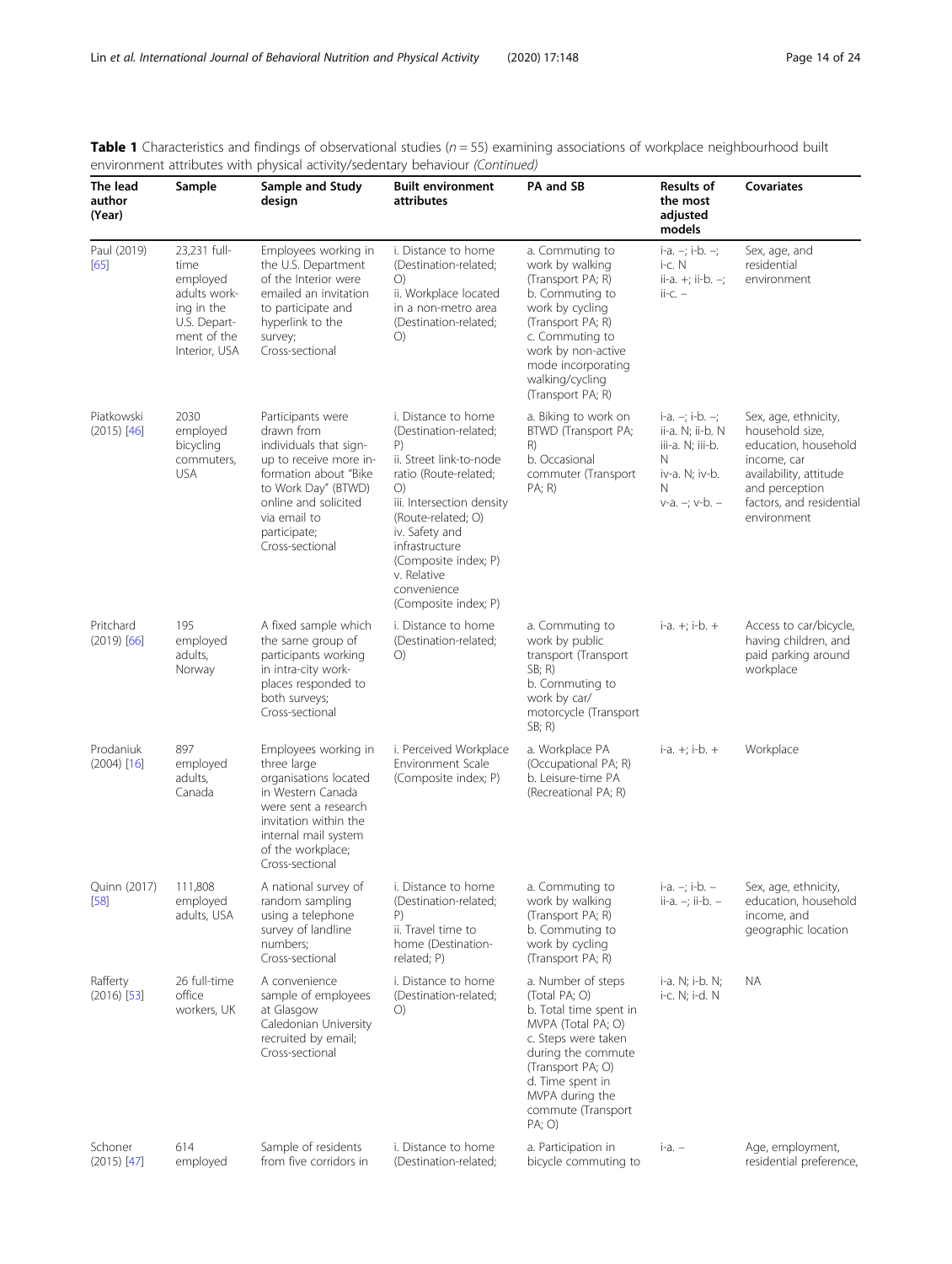| <b>Table 1</b> Characteristics and findings of observational studies ( $n = 55$ ) examining associations of workplace neighbourhood built |
|-------------------------------------------------------------------------------------------------------------------------------------------|
| environment attributes with physical activity/sedentary behaviour (Continued)                                                             |

| The lead<br>author<br>(Year) | Sample                                                                          | Sample and Study<br>design                                                                                                                                                                       | <b>Built environment</b><br>attributes                                                                                                                                                                                                                                                                                                                                                                     | PA and SB                                                                                                                                                                                           | <b>Results of</b><br>the most<br>adjusted<br>models                                                                                                                                                                                                                                      | Covariates                                                                                                        |
|------------------------------|---------------------------------------------------------------------------------|--------------------------------------------------------------------------------------------------------------------------------------------------------------------------------------------------|------------------------------------------------------------------------------------------------------------------------------------------------------------------------------------------------------------------------------------------------------------------------------------------------------------------------------------------------------------------------------------------------------------|-----------------------------------------------------------------------------------------------------------------------------------------------------------------------------------------------------|------------------------------------------------------------------------------------------------------------------------------------------------------------------------------------------------------------------------------------------------------------------------------------------|-------------------------------------------------------------------------------------------------------------------|
|                              | adults, USA                                                                     | the U.S.; Cross-<br>sectional                                                                                                                                                                    | O)                                                                                                                                                                                                                                                                                                                                                                                                         | work (Transport PA; R)                                                                                                                                                                              |                                                                                                                                                                                                                                                                                          | travel attitudes, and<br>residential<br>environment                                                               |
| Schwartz<br>$(2009)$ $[21]$  | 117<br>employed<br>adults, USA                                                  | Convenience sample<br>selected from 1 zone<br>in Maryland;<br>Cross-sectional                                                                                                                    | i. Without cul-de-sacs<br>(Route-related; P)<br>ii. Four-way intersec-<br>tions (Route-related;<br>P)<br>iii. Sidewalks (Route-<br>related; P)<br>iv. Bicycle or<br>pedestrian trails<br>(Route-related; P)<br>v. Trees along the<br>streets (Aesthetics; P)<br>vi. Free from litter<br>(Aesthetics; P)<br>vii. Traffic danger<br>(Safety; P)<br>viii. Crosswalks and<br>pedestrian signals<br>(Safety; P) | a. Total number of<br>walking trips taken<br>from the workplace<br>(Transport PA; O)<br>b. Steps were taken at<br>or near work<br>(Occupational PA; O)<br>c. Average weekday<br>steps (Total PA; O) | i-a. $+$ ; i-b. N;<br>$i$ -c. $N$<br>ii-a. N; ii-b. N;<br>ii-c. N<br>iii-a. $+$ ; iii-b.<br>N; iii-c. N<br>iv-a. N; iv-b.<br>$N$ ; iv-c. $N$<br>v-a. N; v-b.<br>N; v-c. N<br>$vi-a. +; vi-b.$<br>N; vi-c. N<br>vii-a. N; vii-b.<br>N; vii-c. N<br>viii-a. $+$ ; viii-<br>b. N; viii-c. N | ΝA                                                                                                                |
| Troped<br>$(2010)$ [23]      | 87<br>employed<br>adults, USA                                                   | A fixed follow-up<br>sample limited to trail<br>users;<br>Cross-sectional                                                                                                                        | i. Intersection density<br>(Route-related; O)<br>ii. Land use mix<br>(Destination-related;<br>O)<br>iii. Residential<br>population density<br>(Destination-related;<br>O)<br>iv. Housing unit<br>density (Destination-<br>related; O)<br>v. Vegetation index<br>(Aesthetics; O)                                                                                                                            | a. MVPA within 1 km<br>of the workplace<br>(Occupational PA; O)                                                                                                                                     | i-a. N<br>ii-a. N<br>$iii-a. +$<br>$iv-a. +$<br>v-a. N                                                                                                                                                                                                                                   | Sex, age, ethnicity,<br>and education                                                                             |
| Umstattd<br>$(2011)$ $[28]$  | 173<br>university<br>employees,<br><b>USA</b>                                   | A convenience<br>sample of university<br>employees;<br>Cross-sectional                                                                                                                           | i. Worksite Supportive<br>Environments for<br>Active Living Surveys<br>(Composite index; P)                                                                                                                                                                                                                                                                                                                | a. MVPA (Total PA; R)                                                                                                                                                                               | i-a. N                                                                                                                                                                                                                                                                                   | Sex, age, ethnicity,<br>health status, position<br>type, self-regulation,<br>self-efficacy, and social<br>support |
| Watts (2013)<br>$[36]$       | 48,916<br>employed<br>Canadian<br>adults not<br>working<br>from home,<br>Canada | A multistage<br>sampling frame was<br>used to select<br>households across<br>Canada randomly;<br>Cross-sectional                                                                                 | i. Access to PA<br>amenities (Composite<br>index; P)                                                                                                                                                                                                                                                                                                                                                       | a. Leisure-time PA<br>(Recreational PA: R)                                                                                                                                                          | $i-a. +$                                                                                                                                                                                                                                                                                 | Sex, age, income, and<br>education                                                                                |
| Watts (2016)<br>[54]         | 1538<br>employed<br>young<br>adults, USA                                        | Employees were<br>recruited from the<br>third wave of a 10-<br>year longitudinal<br>study in young<br>people who pro-<br>gressed from adoles-<br>cence to young<br>adulthood;<br>Cross-sectional | i. Distance to fitness<br>facilities (Destination-<br>related; P)<br>ii. Distance to home<br>(Destination-related;<br>P)                                                                                                                                                                                                                                                                                   | a. MVPA (Total PA; R)<br>b. Time spent in<br>walking or biking to<br>get places (Transport<br>PA; R                                                                                                 | i-a. N; i-b. NR<br>ii-a. N; ii-b. -                                                                                                                                                                                                                                                      | Age, ethnicity, and<br>socio-economic status                                                                      |
| Wen (2010)<br>$[24]$         | 888<br>employed<br>parents not                                                  | Employed parents of<br>students studying in<br>public primary                                                                                                                                    | i. Public transport<br>(Destination-related;<br>P)                                                                                                                                                                                                                                                                                                                                                         | a. Travel to work by<br>car (Transport SB; R)                                                                                                                                                       | $i-a. -$<br>$ii-a. +$<br>iii-a. N                                                                                                                                                                                                                                                        | Clustering by the<br>school and the<br>within-school                                                              |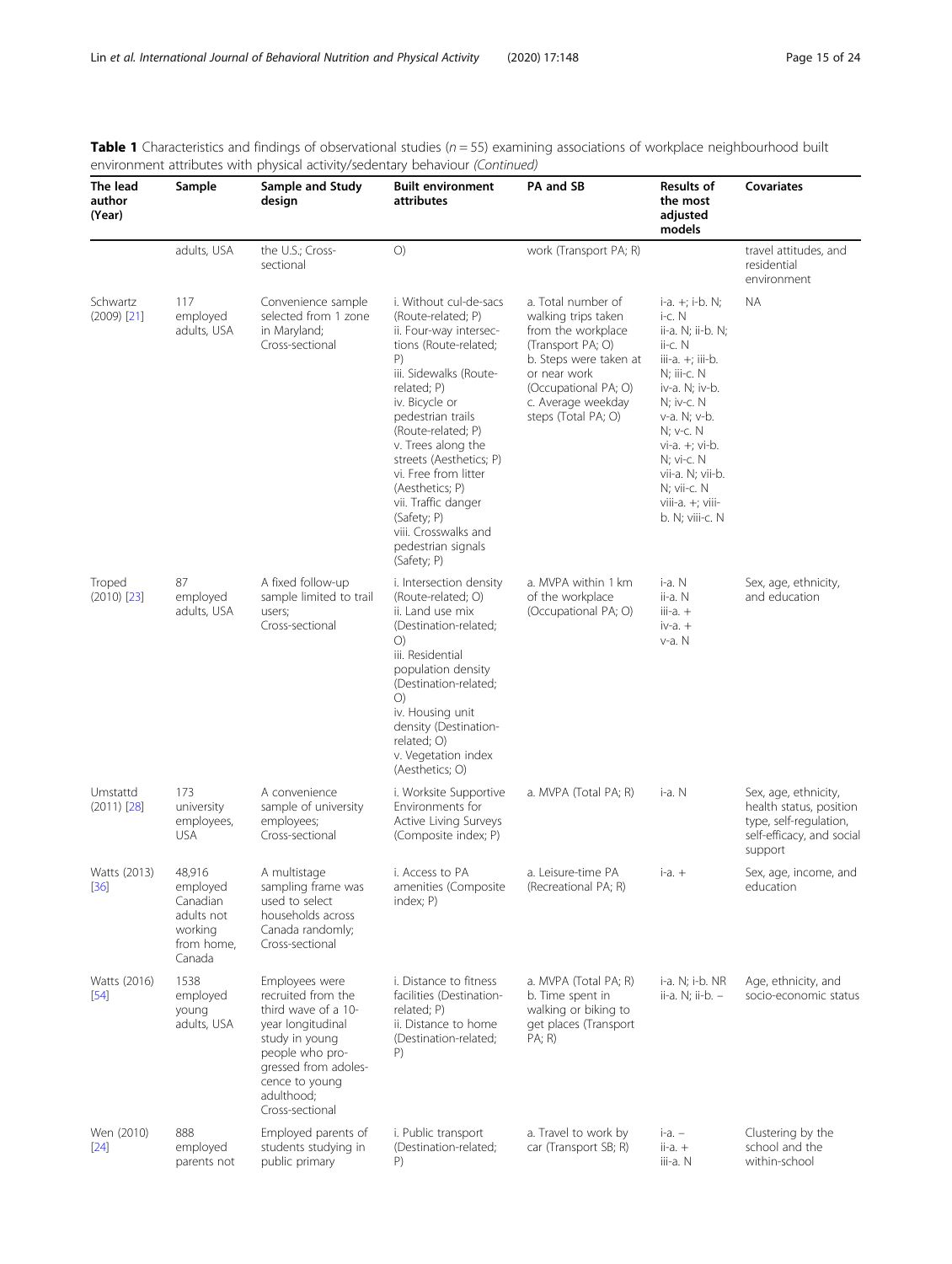| The lead<br>author<br>(Year) | Sample                                                                | Sample and Study<br>design                                                                                                                         | Christman attinues with physical activity scucritary behaviour (continueu)<br><b>Built environment</b><br>attributes                                                                                                                                                                                                                                                                                                                                                                                                                           | PA and SB                                                                                                          | Results of<br>the most<br>adjusted<br>models                                                                                                                                                                    | Covariates                                                                                                                         |
|------------------------------|-----------------------------------------------------------------------|----------------------------------------------------------------------------------------------------------------------------------------------------|------------------------------------------------------------------------------------------------------------------------------------------------------------------------------------------------------------------------------------------------------------------------------------------------------------------------------------------------------------------------------------------------------------------------------------------------------------------------------------------------------------------------------------------------|--------------------------------------------------------------------------------------------------------------------|-----------------------------------------------------------------------------------------------------------------------------------------------------------------------------------------------------------------|------------------------------------------------------------------------------------------------------------------------------------|
|                              | working<br>from home,<br>Australia                                    | schools located in the<br>inner west of Sydney<br>were recruited; Cross-<br>sectional                                                              | ii. Car parking<br>(Destination-related;<br>P)<br>iii. Reputation for a<br>safe place (Safety; P)<br>iv. Distance to home<br>(Destination-related;<br>P)                                                                                                                                                                                                                                                                                                                                                                                       |                                                                                                                    | iv-a. N                                                                                                                                                                                                         | intraclass correlation<br>for travel to work by<br>car                                                                             |
| Yang (2015)<br>$[48]$        | 1332<br>employed<br>adults not<br>working<br>from home,<br><b>USA</b> | Multistage stratified<br>sampling using list-<br>assisted telephone<br>random-digit-dialling;<br>Cross-sectional                                   | i. Healthy restaurants<br>(Destination-related;<br>P)<br>ii. Transit stop<br>(Destination-related;<br>P)<br>iii. Sidewalks (Route-<br>related; P)<br>iv. Shops, stores, or<br>markets (Destination-<br>related; P)<br>v. Facilities to bicycle<br>(Route-related; P)<br>vi. Recreation facilities<br>(Destination-related;<br>P)<br>vii. Crime rate (Safety;<br>P)<br>viii. Dangerous traffic<br>for pedestrian (Safety;<br>P)<br>ix. Distance to home<br>(Destination-related;<br>O)                                                          | a. Public transport use<br>(Transport PA; R)<br>b. Active commuting<br>(Transport PA; R)                           | i-a. N; i-b. N<br>ii-a. N; ii-b. N<br>iii-a. N; iii-b.<br>N<br>iv-a. N; iv-b.<br>N<br>v-a. N; v-b. N<br>vi-a. N; vi-b.<br>$^{+}$<br>vii-a. N; vii-b.<br>N<br>viii-a. N; viii-<br>b. N<br>ix-a. N; ix-b.         | Sex, age, BMI,<br>household car<br>ownership, and<br>education (for a)<br>Sex, age, BMI, and<br>household car<br>ownership (for b) |
| Yang (2017)<br>$[59]$        | 2757<br>employed<br>adults, UK                                        | Recruited employees<br>registered at 121<br>General Practices<br>within Norwich and<br>surrounding towns;<br>Longitudinal (follow-<br>up: 7 years) | i. Distance to home<br>(Destination-related;<br>O)<br>ii. Route length ratio<br>(Route-related; O)<br>iii. Main road on the<br>route (Route-related;<br>O)<br>iv. Secondary road on<br>route (Route-related;<br>O)<br>v. Main or secondary<br>road along route<br>(Route-related; O)<br>vi. Number of<br>streetlights along<br>route (Safety; O)<br>vii. Land use mix<br>(Destination-related:<br>O)<br>viii. Density of road<br>traffic accidents<br>(Safety; O)<br>ix. Density of fatal and<br>serious road traffic<br>accidents (Safety; O) | a. Uptake of active<br>commuting (Transport<br>PA; R<br>b. Maintenance of<br>active commuting<br>(Transport PA; R) | $i-a. =; i-b. =$<br>ii-a. N; ii-b. N<br>iii-a. N; iii-b.<br>Ν<br>iv-a. N; iv-b.<br>N<br>$v-a. -; v-b. -$<br>$vi-a. +; vi-b.$<br>NR.<br>vii-a. N; vii-b.<br>Ν<br>viii-a. N; viii-<br>b. N<br>ix-a. N; ix-b.<br>N | Sex, age, BMI, and<br>residential<br>environment                                                                                   |
| Zhang<br>$(2019)$ [67]       | 98<br>employed<br>Chinese<br>adults, China                            | A convenience<br>sample recruited from<br>two-night schools of-<br>fered by two                                                                    | i. Residential density<br>(Destination-related;<br>P)<br>ii. Land-use diversity                                                                                                                                                                                                                                                                                                                                                                                                                                                                | a. Transport-related<br>cycling at time 1<br>(Transport PA; R)<br>b. Transport-related                             | i-a. N; i-b. N<br>ii-a. N; ii-b. N<br>iii-a. N; iii-b.<br>N                                                                                                                                                     | <b>NA</b>                                                                                                                          |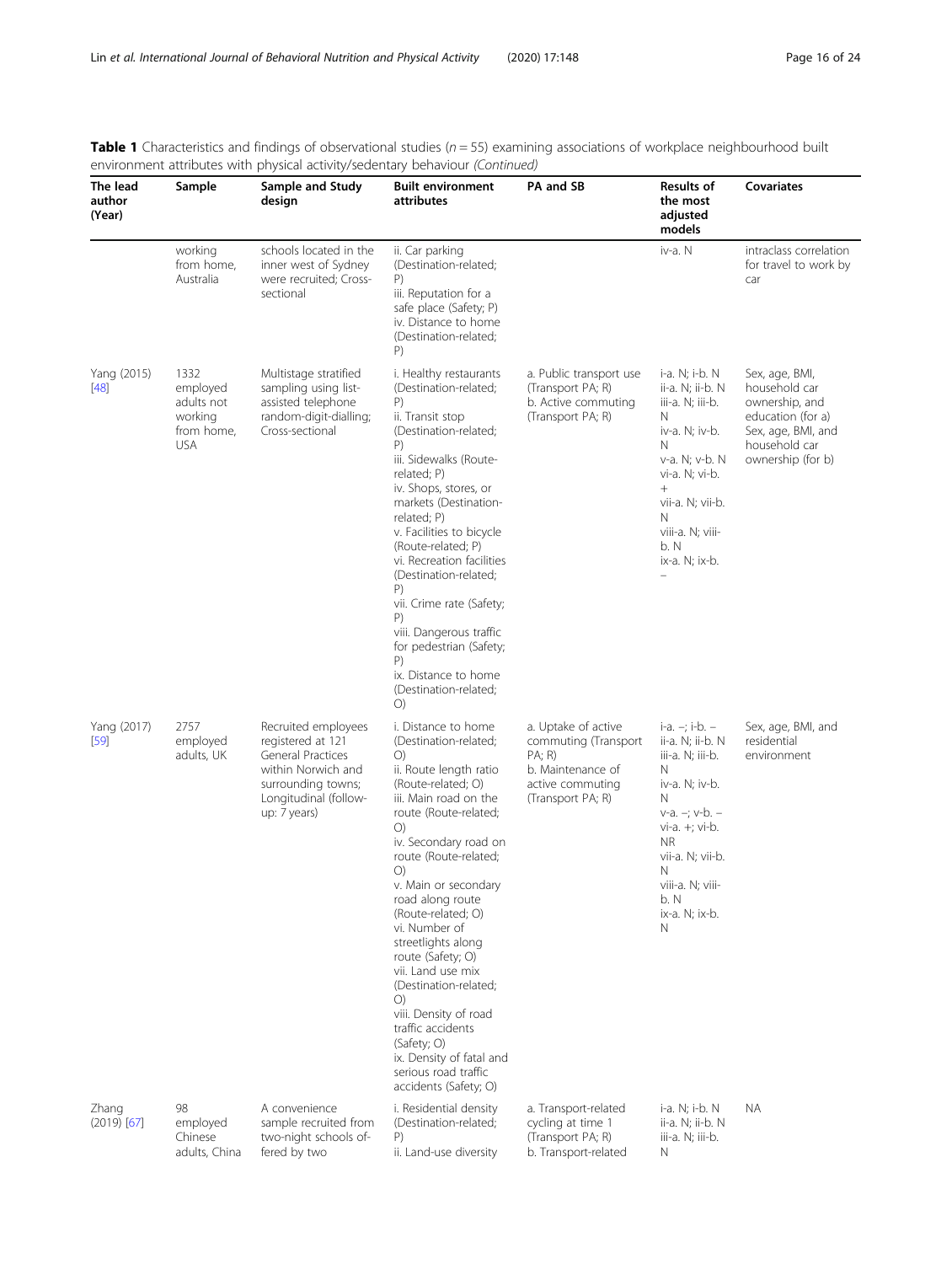| The lead<br>author<br>(Year) | Sample                                      | Sample and Study<br>design                                                                                                                                                    | <b>Built environment</b><br>attributes                                                                                                                                                                                                                                                                                | PA and SB                                                                                                                        | <b>Results of</b><br>the most<br>adjusted<br>models                                                               | Covariates                                                                                                 |
|------------------------------|---------------------------------------------|-------------------------------------------------------------------------------------------------------------------------------------------------------------------------------|-----------------------------------------------------------------------------------------------------------------------------------------------------------------------------------------------------------------------------------------------------------------------------------------------------------------------|----------------------------------------------------------------------------------------------------------------------------------|-------------------------------------------------------------------------------------------------------------------|------------------------------------------------------------------------------------------------------------|
|                              |                                             | universities in Beijing<br>and Shanghai, China;<br>Longitudinal (follow-<br>up: 1 month)                                                                                      | (Destination-related;<br>P)<br>iii. Land-use accessibil-<br>ity (Destination-re-<br>lated: P)<br>iv. Street connectivity<br>(Route-related; P)<br>v. Aesthetics<br>(Aesthetics: P)<br>vi. Walking<br>infrastructure (Route-<br>related; P)<br>vii. Traffic safety<br>(Safety; P)<br>viii. Crime safety<br>(Safety; P) | cycling at time 2<br>(Transport PA; R)                                                                                           | iv-a. N; iv-b.<br>N<br>v-a. N; v-b. N<br>vi-a. N; vi-b.<br>Ν<br>vii-a. N; vii-b.<br>N<br>viii-a. N; viii-<br>b. N |                                                                                                            |
| Zhang<br>$(2019)$ [68]       | 157<br>employed<br>Chinese<br>adults, China | A convenience<br>sample recruited from<br>two-night schools of-<br>fered by two univer-<br>sities in Beijing and<br>Shanghai, China;<br>Longitudinal (follow-<br>up: 1 month) | i. Walkability<br>(Composite index; P)                                                                                                                                                                                                                                                                                | a. Transport-related<br>walking at time 1<br>(Transport PA; R)<br>b. Transport-related<br>walking at time 2<br>(Transport PA; R) | i-a. N; i-b. N                                                                                                    | Sex, age, marital<br>status, education,<br>number of children,<br>BMI, income level,<br>and general health |

|  | <b>Table 1</b> Characteristics and findings of observational studies ( $n = 55$ ) examining associations of workplace neighbourhood built |  |  |  |
|--|-------------------------------------------------------------------------------------------------------------------------------------------|--|--|--|
|  | environment attributes with physical activity/sedentary behaviour <i>(Continued)</i>                                                      |  |  |  |

Note: PA Physical activity, SB Sedentary behaviour, O Objectively-measured, P Perceived, R Reported, + Positive association, N Non-significant association, – Negative association, NR Not reported, NA Not applicable, BMI Body mass index, MVPA Moderate-to-vigorous physical activity

reliability and validity [\[16](#page-22-0), [17,](#page-22-0) [21](#page-22-0), [26](#page-22-0)–[28,](#page-22-0) [31](#page-22-0), [32](#page-22-0), [34,](#page-22-0) [36](#page-22-0), [37,](#page-22-0) [44,](#page-23-0) [45,](#page-23-0) [49](#page-23-0), [50](#page-23-0), [54](#page-23-0), [61,](#page-23-0) [64,](#page-23-0) [67,](#page-23-0) [68](#page-23-0)]. Notably, 28 studies assessed self-reported physically-active and sedentary behaviours without reporting the reliability or validity of the questions or questionnaires used.

More than half of the studies measured perceived built environments ( $n = 29, 52.7\%$ ), 34.5% of them measured environments objectively, and 12.7% included both types of measure in their studies. A vague boundary (e.g., near or surrounding the workplace) was the most commonly used as a perceived neighbourhood definition. When buffers were applied to define workplace neighbourhoods, a 400- [\[40](#page-23-0), [57](#page-23-0), [63\]](#page-23-0) or 800-m radius [[14](#page-22-0), [40,](#page-23-0) [45](#page-23-0), [64\]](#page-23-0) and the network buffer [\[18,](#page-22-0) [23](#page-22-0), [40](#page-23-0), [46,](#page-23-0) [64](#page-23-0)] were the most frequently used buffer size and type, respectively.

# Built environment correlates of physical activity and sedentary behaviour

Detailed syntheses of the findings are shown in Table [2](#page-17-0). We reported the findings according to "instances" rather than "studies" as most of the studies reported associations of different built environment attributes with multiple domains of physical activity and sedentary behaviours. Overall, there were 455 instances in our analysis, nearly half of instances involved destination-related attributes (193 out of 455), followed by safety (111 out of 455) and route-related attributes (105 out of 455).

Additionally, most of them examined physical activity (431 out of 455), particularly within the transport domain (325 out of 431). Only 24 out of 455 examined sedentary behaviour, and all of them focused on transport settings.

### Composite environmental indices

There were 14 instances where an association was estimated between a workplace neighbourhood composite index and a physical activity outcome. All measured walkability (primarily based on density, land use mix, and street connectivity), with the only exception measuring the presence of facilities and routes for walking through an audit tool [\[37\]](#page-22-0). Most of the instances regarding walkability were measured objectively by geographic information systems based on established indices  $(n = 7)$ and Walk Score<sup>®</sup> ( $n = 3$ ) while the remainder measured perceived walkability  $(n = 3)$ . Of 14 instances where composite indexes were examined, only four showed positive associations with physical activity [[14,](#page-22-0) [63](#page-23-0)]; all of which were in relation to the occupational domain. More than 70% of the instances reported were nonsignificant.

Fifteen instances used composite indices mixing other attributes (e.g., organised sports teams and classes within the workplace) in addition to workplace neighbourhood built environment attributes. The majority of the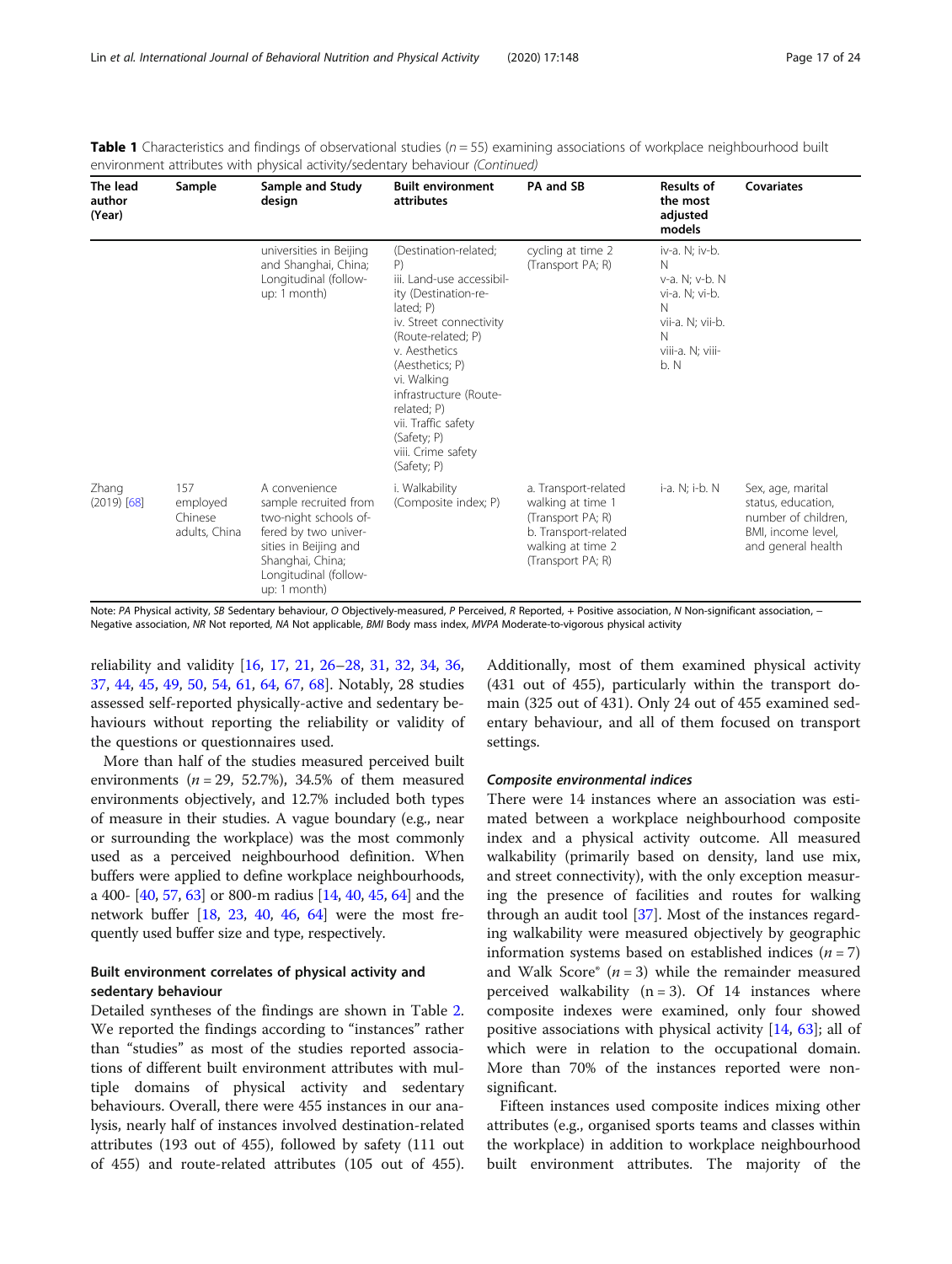<span id="page-17-0"></span>Table 2 Workplace neighbourhood built environment attributes and workers' active and sedentary behaviours: summary of instances

| Workplace neighbourhood         | Physical                              | Good                |                     |                     | Fair                |                |                | Poor         |                     |              | <b>Total</b>        |                     |                     |                     |
|---------------------------------|---------------------------------------|---------------------|---------------------|---------------------|---------------------|----------------|----------------|--------------|---------------------|--------------|---------------------|---------------------|---------------------|---------------------|
| built environment attributes    | activity and<br>sedentary<br>behavior | $+$                 | N                   |                     | $\ddot{}$           | N              |                | $\ddot{}$    | N                   |              | $\ddot{}$           | N                   |                     | Sum                 |
| Composite environmental indices | Physical activity                     |                     |                     |                     |                     |                |                |              |                     |              |                     |                     |                     |                     |
|                                 | Total                                 | $\mathsf{O}\xspace$ | $\mathbf{1}$        | $\mathbf 0$         | $\mathsf{O}\xspace$ | 1              | $\mathbf 0$    | $\mathbf 0$  | $\mathsf{O}\xspace$ | $\mathbf 0$  | $\circ$             | $\overline{2}$      | $\mathbf 0$         | $\overline{2}$      |
|                                 | Occupational                          | 2                   | 2                   | $\mathbf 0$         | 3                   | $\mathbf{1}$   | 0              | 0            | 0                   | 0            | 5                   | 3                   | $\mathbf{0}$        | 8                   |
|                                 | Transport                             | 0                   | $\overline{4}$      | $\overline{2}$      | $\overline{2}$      | $\mathbf 0$    | 0              | $\circ$      | $\mathsf{O}\xspace$ | $\mathbf{0}$ | $\overline{2}$      | 4                   | 2                   | 8                   |
|                                 | Recreational                          | 5                   | $\mathbf{1}$        | $\mathbf 0$         | $\mathbf{1}$        | $\overline{4}$ | 0              | $\mathbf 0$  | $\mathsf{O}\xspace$ | $\mathbf{0}$ | 6                   | 5                   | $\mathbf 0$         | 11                  |
|                                 | (sub-total)                           | 7                   | 8                   | $\overline{2}$      | 6                   | 6              | $\mathbf 0$    | $\mathbf 0$  | $\mathsf{O}\xspace$ | 0            | 13                  | 14                  | 2                   | 29                  |
|                                 | Sedentary behaviour                   |                     |                     |                     |                     |                |                |              |                     |              |                     |                     |                     |                     |
|                                 | Total                                 | 0                   | 0                   | $\mathbf 0$         | $\mathsf{O}\xspace$ | $\mathbf 0$    | $\mathbb O$    | $\mathbf 0$  | $\mathsf{O}\xspace$ | $\mathbf 0$  | $\mathbf 0$         | $\mathbf 0$         | $\mathbf 0$         | 0                   |
|                                 | Occupational                          | 0                   | 0                   | $\mathbf 0$         | 0                   | 0              | 0              | 0            | 0                   | 0            | 0                   | 0                   | $\mathbf{0}$        | 0                   |
|                                 | Transport                             | $\circ$             | $\mathbf 0$         | $\mathbf 0$         | 0                   | 0              | 0              | $\mathbf{0}$ | $\mathsf{O}\xspace$ | $\mathbf{0}$ | $\mathbf 0$         | $\mathbf 0$         | $\mathbf{0}$        | 0                   |
|                                 | Recreational                          | $\circ$             | $\mathbf 0$         | $\mathbf 0$         | $\mathbf 0$         | $\mathbf 0$    | 0              | $\mathbf 0$  | $\mathsf{O}\xspace$ | $\mathbf 0$  | $\mathbf 0$         | $\mathbf 0$         | $\mathbf 0$         | $\mathbf{O}$        |
|                                 | (sub-total)                           | 0                   | $\mathsf{O}\xspace$ | $\mathbf 0$         | $\mathsf{O}\xspace$ | $\mathbf 0$    | 0              | $\mathbf 0$  | $\mathsf{O}\xspace$ | $\mathbf 0$  | 0                   | $\mathbf 0$         | $\mathbf 0$         | $\circ$             |
| Route-related attributes        | Physical activity                     |                     |                     |                     |                     |                |                |              |                     |              |                     |                     |                     |                     |
|                                 | Total                                 | 0                   | 7                   | $\mathbf 0$         | $\overline{2}$      | $\mathbf 0$    | $\mathbf 0$    | $\mathbf 0$  | $\mathsf{O}\xspace$ | $\mathbf 0$  | $\overline{2}$      | $\overline{7}$      | $\mathbf 0$         | 9                   |
|                                 | Occupational                          | 0                   | 5                   | $\mathbf 0$         | $\mathbf{1}$        | $\mathbf{1}$   | 0              | $\mathbf 0$  | $\mathsf{O}\xspace$ | $\mathbf{0}$ | $\mathbf{1}$        | 6                   | $\mathbf{0}$        | 7                   |
|                                 | Transport                             | 10                  | 51                  | $\overline{2}$      | $\overline{2}$      | 17             | 1              | $\mathbf 0$  | 0                   | $\circ$      | 12                  | 68                  | 3                   | 83                  |
|                                 | Recreational                          | 0                   | 1                   | $\mathbf 0$         | $\mathbf{1}$        | $\mathbf{1}$   | 0              | $\mathbf 0$  | $\mathsf{O}\xspace$ | 0            | $\mathbf{1}$        | $\overline{2}$      | $\mathbf 0$         | 3                   |
|                                 | (sub-total)                           | 10                  | 64                  | $\overline{2}$      | 6                   | 19             | $\mathbf{1}$   | $\mathbf{O}$ | $\mathsf{O}\xspace$ | $\mathbf 0$  | 16                  | 83                  | 3                   | 102                 |
|                                 | Sedentary behaviour                   |                     |                     |                     |                     |                |                |              |                     |              |                     |                     |                     |                     |
|                                 | Total                                 | 0                   | $\mathbf 0$         | $\mathbf 0$         | $\mathbf 0$         | $\mathbf 0$    | $\mathbf 0$    | $\mathbf 0$  | $\mathsf{O}\xspace$ | $\mathbf 0$  | $\mathbf 0$         | $\mathbf 0$         | $\circ$             | 0                   |
|                                 | Occupational                          | 0                   | 0                   | $\mathbf 0$         | $\mathbf 0$         | 0              | 0              | 0            | 0                   | $\mathbf{0}$ | $\mathbf{O}$        | 0                   | $\mathbf{0}$        | 0                   |
|                                 | Transport                             | 0                   | $\overline{2}$      | $\mathbf 0$         | 0                   | $\mathbf{1}$   | 0              | $\circ$      | 0                   | $\mathbf 0$  | $\mathbf 0$         | 3                   | $\mathbf{0}$        | 3                   |
|                                 | Recreational                          | $\circ$             | $\mathbf 0$         | $\mathbf 0$         | $\mathbf 0$         | $\mathbf 0$    | $\mathbf 0$    | $\mathbf 0$  | $\mathsf{O}\xspace$ | $\mathbf{0}$ | $\mathbf 0$         | $\mathbf 0$         | $\mathbf{0}$        | $\mathbf 0$         |
|                                 | (sub-total)                           | 0                   | $\overline{2}$      | $\mathbf 0$         | $\mathbf 0$         | $\mathbf{1}$   | $\mathbf 0$    | $\mathbf 0$  | $\mathsf{O}\xspace$ | $\mathbf 0$  | $\mathbf{O}$        | 3                   | $\mathbf 0$         | 3                   |
| Destination-related attributes  | Physical activity                     |                     |                     |                     |                     |                |                |              |                     |              |                     |                     |                     |                     |
|                                 | Total                                 | $\overline{2}$      | 9                   | $\mathbf 0$         | $\mathbf{1}$        | 3              | 0              | $\mathbf 0$  | $\overline{2}$      | 0            | 3                   | 14                  | 0                   | 17                  |
|                                 | Occupational                          | 2                   | $\mathbf{1}$        | $\mathbf 0$         | 0                   | 4              | 0              | 0            | 0                   | 0            | $\overline{2}$      | 5                   | $\mathbf{0}$        | 7                   |
|                                 | Transport                             | 37                  | 55                  | $\overline{2}$      | 22                  | 17             | $\overline{2}$ | $\mathbf 0$  | $\overline{2}$      | $\mathbf{0}$ | 59                  | 74                  | $\overline{4}$      | 137                 |
|                                 | Recreational                          | $\mathsf{O}\xspace$ | 5                   | $\mathbf 0$         | $\overline{2}$      | 10             | 0              | 0            | $\mathbf 0$         | $\mathbf 0$  | $\overline{2}$      | 15                  | $\mathbf 0$         | 17                  |
|                                 | (sub-total)                           | 41                  | 70                  | $\overline{2}$      | 25                  | 34             | $\overline{2}$ | $\mathbf 0$  | $\overline{4}$      | $\mathbf 0$  | 66                  | 108                 | 4                   | 178                 |
|                                 | Sedentary behaviour                   |                     |                     |                     |                     |                |                |              |                     |              |                     |                     |                     |                     |
|                                 | Total                                 | $\circ$             | $\mathbb O$         | $\mathsf{O}\xspace$ | $\mathbf 0$         | $\mathbb O$    | $\mathbb O$    | $\mathbb O$  | $\mathsf{O}\xspace$ | 0            | $\mathsf{O}\xspace$ | $\mathsf{O}\xspace$ | $\circ$             | $\mathbb O$         |
|                                 | Occupational                          | 0                   | $\mathbb O$         | $\mathbb O$         | $\mathsf{O}\xspace$ | $\mathbb O$    | $\circ$        | $\mathbf 0$  | $\mathsf{O}\xspace$ | 0            | $\circ$             | $\mathsf{O}\xspace$ | $\circ$             | 0                   |
|                                 | Transport                             | 0                   | $\mathbf{1}$        | $\overline{4}$      | $\overline{2}$      | $\mathbf{1}$   | 7              | $\circ$      | $\mathsf{O}\xspace$ | $\circ$      | $\overline{2}$      | $\overline{2}$      | 11                  | 15                  |
|                                 | Recreational                          | $\circ$             | $\mathbb O$         | $\mathbf 0$         | $\mathbf 0$         | $\mathbf 0$    | $\mathbb O$    | $\circ$      | $\mathsf{O}\xspace$ | 0            | $\mathbf 0$         | $\mathbf 0$         | $\circ$             | $\mathsf{O}\xspace$ |
|                                 | (sub-total)                           | 0                   | $\mathbf{1}$        | $\overline{4}$      | $\overline{2}$      | $\mathbf{1}$   | 7              | $\mathbf 0$  | $\mathsf{O}\xspace$ | $\mathbf 0$  | $\overline{2}$      | $\sqrt{2}$          | 11                  | 15                  |
| Safety                          | Physical activity                     |                     |                     |                     |                     |                |                |              |                     |              |                     |                     |                     |                     |
|                                 | Total                                 | $\overline{2}$      | $\overline{4}$      | $\mathsf{O}\xspace$ | $\mathbf 0$         | $\overline{2}$ | $\mathbb O$    | $\mathbb O$  | $\mathsf{O}\xspace$ | 0            | $\overline{2}$      | 6                   | $\circ$             | 8                   |
|                                 | Occupational                          | 0                   | $\overline{2}$      | $\mathbf 0$         | $\mathbf{1}$        | $\mathbf{1}$   | $\mathbb O$    | $\mathbb O$  | $\mathsf{O}\xspace$ | 0            | $\mathbf{1}$        | $\mathbf{3}$        | $\circ$             | 4                   |
|                                 | Transport                             | 7                   | 70                  | $\overline{4}$      | $\mathsf{O}\xspace$ | 8              | $\circ$        | $\circ$      | $\mathsf{O}\xspace$ | $\circ$      | 7                   | 78                  | $\overline{4}$      | 89                  |
|                                 | Recreational                          | 0                   | $\overline{2}$      | $\mathbb O$         | $\mathsf{O}\xspace$ | $\overline{2}$ | $\mathbb O$    | $\mathbb O$  | $\mathsf{O}\xspace$ | $\circ$      | $\mathsf{O}\xspace$ | $\overline{4}$      | $\mathsf{O}\xspace$ | $\overline{4}$      |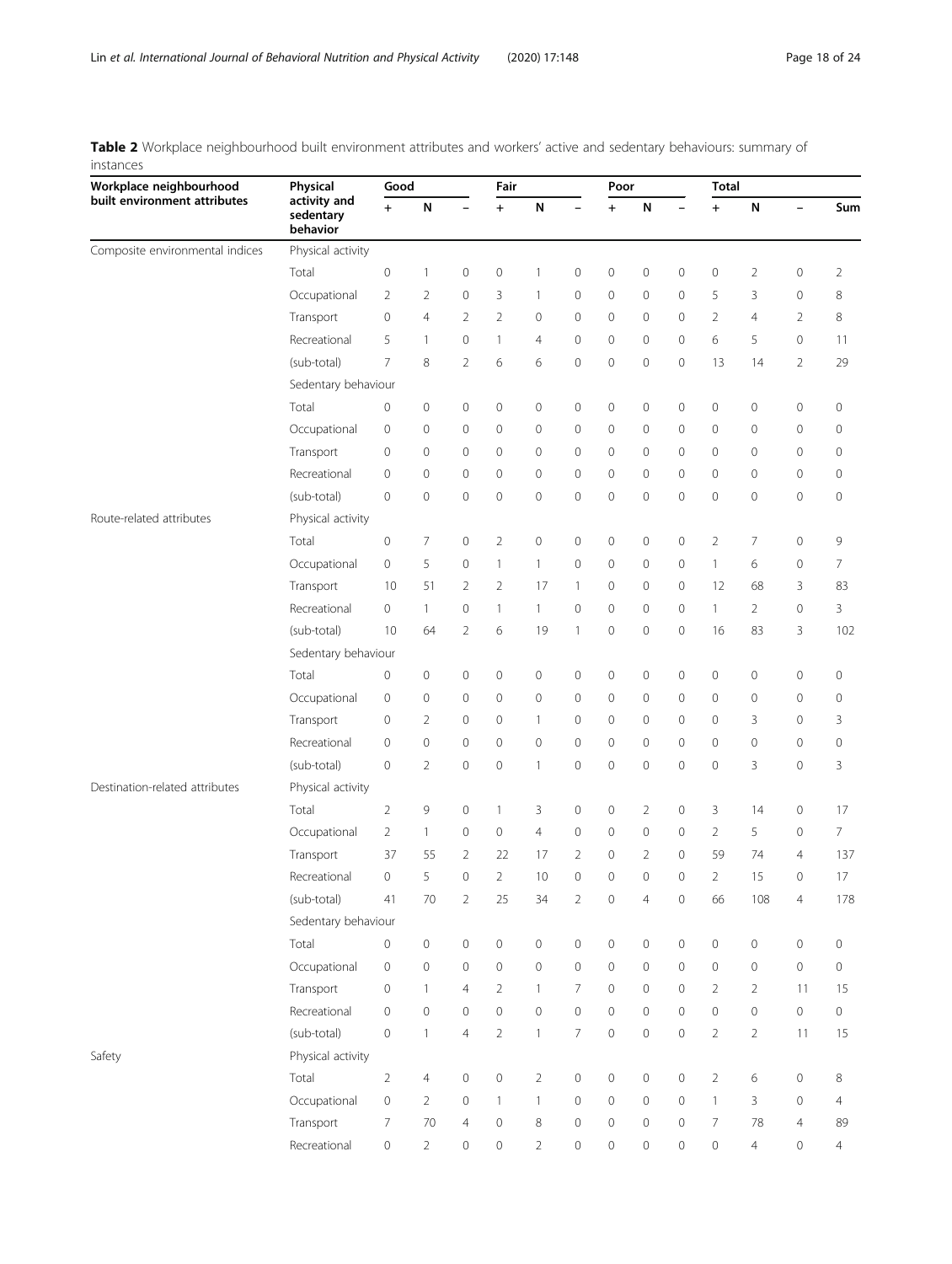| Table 2 Workplace neighbourhood built environment attributes and workers' active and sedentary behaviours: summary of |  |
|-----------------------------------------------------------------------------------------------------------------------|--|
| instances <i>(Continued)</i>                                                                                          |  |

| Workplace neighbourhood      | Physical                              | Good                |                     | Fair           |                     |                | Poor           |             |                     | <b>Total</b>   |              |                |                |              |
|------------------------------|---------------------------------------|---------------------|---------------------|----------------|---------------------|----------------|----------------|-------------|---------------------|----------------|--------------|----------------|----------------|--------------|
| built environment attributes | activity and<br>sedentary<br>behavior | $+$                 | N                   |                | $\ddot{}$           | N              |                | $\ddot{}$   | N                   |                | $\ddot{}$    | N              |                | Sum          |
|                              | (sub-total)                           | 9                   | 78                  | 4              | $\mathbf{1}$        | 13             | $\mathbf 0$    | $\mathbf 0$ | $\mathbf 0$         | $\mathbf 0$    | 10           | 91             | $\overline{4}$ | 105          |
|                              | Sedentary behaviour                   |                     |                     |                |                     |                |                |             |                     |                |              |                |                |              |
|                              | Total                                 | $\circ$             | $\mathbf{0}$        | $\circ$        | $\mathbf{0}$        | $\mathbf{0}$   | $\mathbf{0}$   | $\mathbb O$ | $\overline{0}$      | $\mathbf{0}$   | $\circ$      | $\overline{0}$ | $\circ$        | $\mathbf{0}$ |
|                              | Occupational                          | $\mathsf{O}\xspace$ | $\circ$             | $\mathbb O$    | $\mathsf{O}\xspace$ | $\mathbf 0$    | $\mathbf{0}$   | $\mathbf 0$ | $\mathsf{O}\xspace$ | $\mathbf 0$    | $\mathbf 0$  | $\mathbf 0$    | $\circ$        | $\mathbf 0$  |
|                              | Transport                             | $\mathsf{O}\xspace$ | $\overline{2}$      | 2              | $\mathsf{O}\xspace$ | $\overline{2}$ | $\mathbf 0$    | $\mathbf 0$ | 0                   | $\mathbf 0$    | $\mathbf 0$  | $\overline{4}$ | $\overline{2}$ | 6            |
|                              | Recreational                          | $\circ$             | $\mathbf 0$         | $\mathbf 0$    | $\mathsf{O}\xspace$ | $\mathbf 0$    | $\overline{0}$ | $\mathbf 0$ | $\mathsf{O}\xspace$ | $\mathbf 0$    | $\mathbf 0$  | $\mathbf 0$    | $\Omega$       | $\mathbf{0}$ |
|                              | (sub-total)                           | $\mathsf{O}\xspace$ | $\overline{2}$      | $\overline{2}$ | $\mathbf 0$         | $\overline{2}$ | $\mathbf 0$    | $\mathbf 0$ | $\mathbf 0$         | $\overline{0}$ | $\mathbf 0$  | $\overline{4}$ | $\overline{2}$ | 6            |
| Aesthetics                   | Physical activity                     |                     |                     |                |                     |                |                |             |                     |                |              |                |                |              |
|                              | Total                                 | $\mathbf 0$         | 3                   | $\mathbb O$    | $\mathsf{O}\xspace$ | $\mathbf 0$    | $\mathbf{0}$   | $\mathbf 0$ | $\mathbf 0$         | $\overline{0}$ | $\mathbf{0}$ | 3              | $\Omega$       | 3            |
|                              | Occupational                          | $\circ$             | 3                   | $\overline{2}$ | $\mathsf{O}\xspace$ | 1              | $\mathbf{0}$   | $\mathbf 0$ | 0                   | $\mathbf 0$    | $\mathbf 0$  | $\overline{4}$ | $\overline{2}$ | 6            |
|                              | Transport                             |                     | $\overline{7}$      | $\circ$        | 0                   | 0              | $\mathbf{0}$   | $\mathbf 0$ | 0                   | $\mathbf 0$    | $\mathbf{1}$ | 7              | $\Omega$       | 8            |
|                              | Recreational                          | $\circ$             | $\mathsf{O}\xspace$ | $\mathbb O$    | $\mathsf{O}\xspace$ | 0              | $\mathbf 0$    | $\mathbf 0$ | $\mathsf{O}\xspace$ | $\mathbf 0$    | $\mathbf 0$  | $\mathbf 0$    | $\overline{0}$ | $\mathbf 0$  |
|                              | (sub-total)                           |                     | 13                  | $\overline{2}$ | $\mathsf{O}\xspace$ | 1              | $\mathbf 0$    | $\mathbf 0$ | $\mathbf 0$         | $\mathbf 0$    | $\mathbf{1}$ | 14             | $\overline{2}$ | 17           |
|                              | Sedentary behaviour                   |                     |                     |                |                     |                |                |             |                     |                |              |                |                |              |
|                              | Total                                 | $\circ$             | $\circ$             | $\circ$        | $\mathsf{O}\xspace$ | 0              | $\mathbf 0$    | $\mathbf 0$ | $\mathbf 0$         | $\mathbf 0$    | $\mathbf 0$  | $\mathbf 0$    | $\mathbf{0}$   | $\mathbf 0$  |
|                              | Occupational                          | $\circ$             | $\mathbf{0}$        | $\mathbf 0$    | $\circ$             | $\overline{0}$ | $\mathbf{0}$   | $\circ$     | $\circ$             | $\mathbf 0$    | $\mathbf{0}$ | $\mathbf 0$    | $\Omega$       | $\mathbf{0}$ |
|                              | Transport                             | $\mathsf{O}\xspace$ | $\overline{0}$      | $\mathbb O$    | $\circ$             | $\circ$        | $\mathbf{0}$   | $\mathbf 0$ | $\mathsf{O}\xspace$ | $\mathbf 0$    | $\mathbf{0}$ | $\mathbf 0$    | $\overline{0}$ | $\mathbf{0}$ |
|                              | Recreational                          | $\mathsf{O}\xspace$ | $\circ$             | $\circ$        | 0                   | $\circ$        | $\mathbf 0$    | $\mathbf 0$ | 0                   | $\mathbf 0$    | $\mathbf 0$  | $\mathbf 0$    | $\overline{0}$ | $\mathbf 0$  |
|                              | (sub-total)                           | $\mathbf 0$         | $\mathbf 0$         | 0              | $\circ$             | 0              | $\mathbf{0}$   | $\mathbf 0$ | $\mathbf 0$         | $\mathbf 0$    | $\mathbf 0$  | $\mathbf 0$    | $\overline{0}$ | $\mathbf 0$  |

Note: + Positive association, N Non-significant association, − Negative association

instances  $(n = 9)$  found positive associations with physical activity, mostly about the recreational domain. The remainder of instances found either nonsignificant  $[28, 46, 61]$  $[28, 46, 61]$  $[28, 46, 61]$  $[28, 46, 61]$  $[28, 46, 61]$  $[28, 46, 61]$  $[28, 46, 61]$  or negative associations  $[46]$  $[46]$  in relation to physical activity.

There were no instances of associations between composite indices and sedentary behaviour.

#### Route-related attributes

Most of the instances examined routes for pedestrians or cyclists and street connectivity, as route-related attributes to investigate their associations with physical activity, especially in the transport settings, which accounted for 81% of the instances. Around 16% of the 102 instances reported positive associations with physical activity [[18,](#page-22-0) [21](#page-22-0), [26,](#page-22-0) [35,](#page-22-0) [44](#page-23-0), [49,](#page-23-0) [62](#page-23-0)]. The majority of instances ( $n = 83$ ) were non-significant. However, three instances were negatively associated with physical activity; all of which were in relation to the transport domain [[27,](#page-22-0) [59\]](#page-23-0).

All three instances of examining an association between route-related attributes and sedentary behaviour found that routes for pedestrians or cyclists were not as-sociated with sedentary transport behaviour [\[29](#page-22-0), [43](#page-23-0)].

#### Destination-related attributes

The majority of the instances used the presence, density, and diversity of destinations as destination-related attributes in the workplace neighbourhood to examine their associations with physical activity, especially during transport-related contexts, which accounted for 77% of the instances. Almost 40% of the 178 instances which examined destination-related attributes were found to be positively associated with physical activity, mostly in relation to the transport domain. Over 60% of the instances were non-significant. Additionally, four instances were found to be negatively associated with transport physical activity [[22,](#page-22-0) [52,](#page-23-0) [57,](#page-23-0) [65\]](#page-23-0); of which one negative association examined car parking with transport physical activity [\[22\]](#page-22-0). The features of these destination-related attributes identified in the positive and negative associations were different. The presence or density of shops, transport stops, and recreational facilities were more identified in the positive associations; by contrast, all of the negative associations identified that longer distance between workplace and home and car parking around workplace were associated with lower levels of transport physical activity.

The majority of instances (11 out of 15) reported negative associations between destinations-related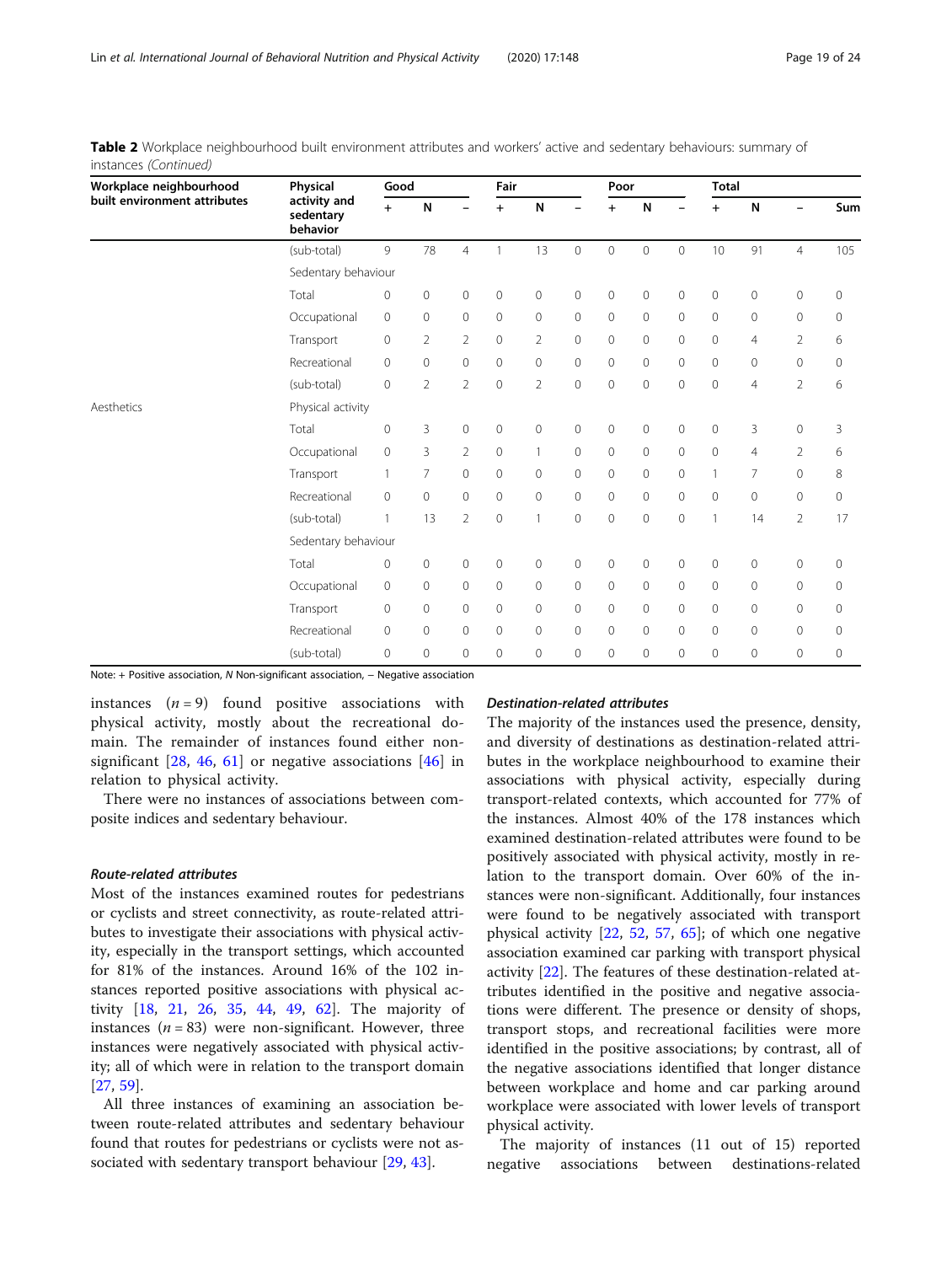attributes and sedentary behaviour; all of which were regarding the transport domain [\[24](#page-22-0), [29,](#page-22-0) [50,](#page-23-0) [51,](#page-23-0) [56](#page-23-0), [66](#page-23-0)]. Most of these destination-related attributes examined were the distance between workplace and home. Furthermore, the only two instances examining car parking showed positive associations with sedentary transport behaviour [\[24](#page-22-0), [56](#page-23-0)]. The remainder of instances showed non-significant associations [\[24](#page-22-0), [43](#page-23-0)]. The diversity of destination-related attributes examined in sedentary behaviour was less than in physical activity; a higher proportion of instances examined the distance between workplace and home with sedentary behaviour.

# **Safetv**

The instances in relation to workplace neighbourhood safety mainly measured the traffic (e.g., low volume of traffic for pedestrians and bicyclists) and crime safety (e.g., low crime rates). Less than 10% of the 105 instances of estimates between safety and physical activity showed positive associations [\[21](#page-22-0), [44,](#page-23-0) [50](#page-23-0), [59,](#page-23-0) [62](#page-23-0)]. Over 85% of the instances were not significant. Also, there were four instances where safety was negatively associated with transport-related physical activity [\[26](#page-22-0), [43](#page-23-0), [62](#page-23-0)].

Most of the instances (4 out of 6) regarding associations of safety with sedentary behaviour showed nonsignificant associations. The remainder of the instances found that perceiving it to be safer to cross the road and cycle was associated with a lower likelihood of car-only trips [[43](#page-23-0)]. All of the instances were examined in the transport settings.

# Aesthetics

All but 3 of the 17 instances examining associations between workplace neighbourhood aesthetics and physical activity were not significant. There was one instance of a positive association between perceptions that streets were free from litter and transport physical activity [[21](#page-22-0)] and two instances of negative associations between objectively measured greenness and occupational physical activity [[63\]](#page-23-0).

None of the instances reported indicators of aesthetics with any domains of sedentary behaviour.

#### **Discussion**

This review examined studies of the associations of workplace neighbourhood built environment attributes with active and sedentary behaviours among adults working in occupations involving prolonged indoor sitting. We found most of the instances examining associations between the workplace neighbourhood built environment and physical activity to be non-significant, irrespective of the study quality. Our findings are consistent with a previous review on workplace neighbourhood built environments [\[10\]](#page-22-0). This previous review also

showed mostly non-significant associations of workplace neighbourhood built environment attributes with physical activity [[10](#page-22-0)]. However, another systematic review on the residential neighbourhood reported consistently positive associations between accessibility to destinations and transport-related walking [\[12](#page-22-0)]. These findings suggest that compared with the residential environment, the workplace environment seems to be a less important context for supporting physically-active behaviours. A potential explanation for the weaker associations of workplace neighbourhood built environment attributes with physical activity in comparison with residential neighbourhoods may be due to workers having less autonomy over behavioural decisions during working hours, especially for those who perceive their managers disapprove of absenteeism from desks for walking [\[71](#page-23-0)]. Additionally, a lack of time for exercising during typical working hours may be another explanation for the weaker associations [[15\]](#page-22-0).

We found that destination-related attributes, notably longer distances between workplace and home, as well as better access to car parking around the workplace, were positively associated with transport-related sedentary behaviour; the sedentary transport behaviour in all the reviewed studies was travelling by car. A previous review on residential neighbourhood built environments found that better access to recreational facilities and public open spaces were negatively associated with transport-related sedentary behaviour [[11\]](#page-22-0). Although varied destination-related attributes were measured in these two reviews, these findings suggest that better access to destinations, except for car parking, may be disincentives for transport-related sedentary behaviour, in both workplace and residential neighbourhoods. A short travelling distance to the workplace may make it more likely that workers undertake active commuting [[72](#page-23-0)] which can replace time spent in car travel. For this reason, it may not matter whether there are wellmaintained pathways or safe routes in or around the workplace neighbourhood if workers live too far from their workplaces to commute actively. Urban design policies on co-locating residential and workplaces together and decreasing car parking spaces around the workplace or moving car parking further away from workplaces may be effective strategies to reduce workers' time spent in car travel.

The difference in the number of included studies between the previous review  $[10]$  $[10]$  and our review was mainly explained by the novel studies published after 2018 and additional studies examining specific neighbourhood built environment attributes. Our findings may suggest an authentic lack of an association between workplace built environments and physical activity, or the null findings may be attributable to the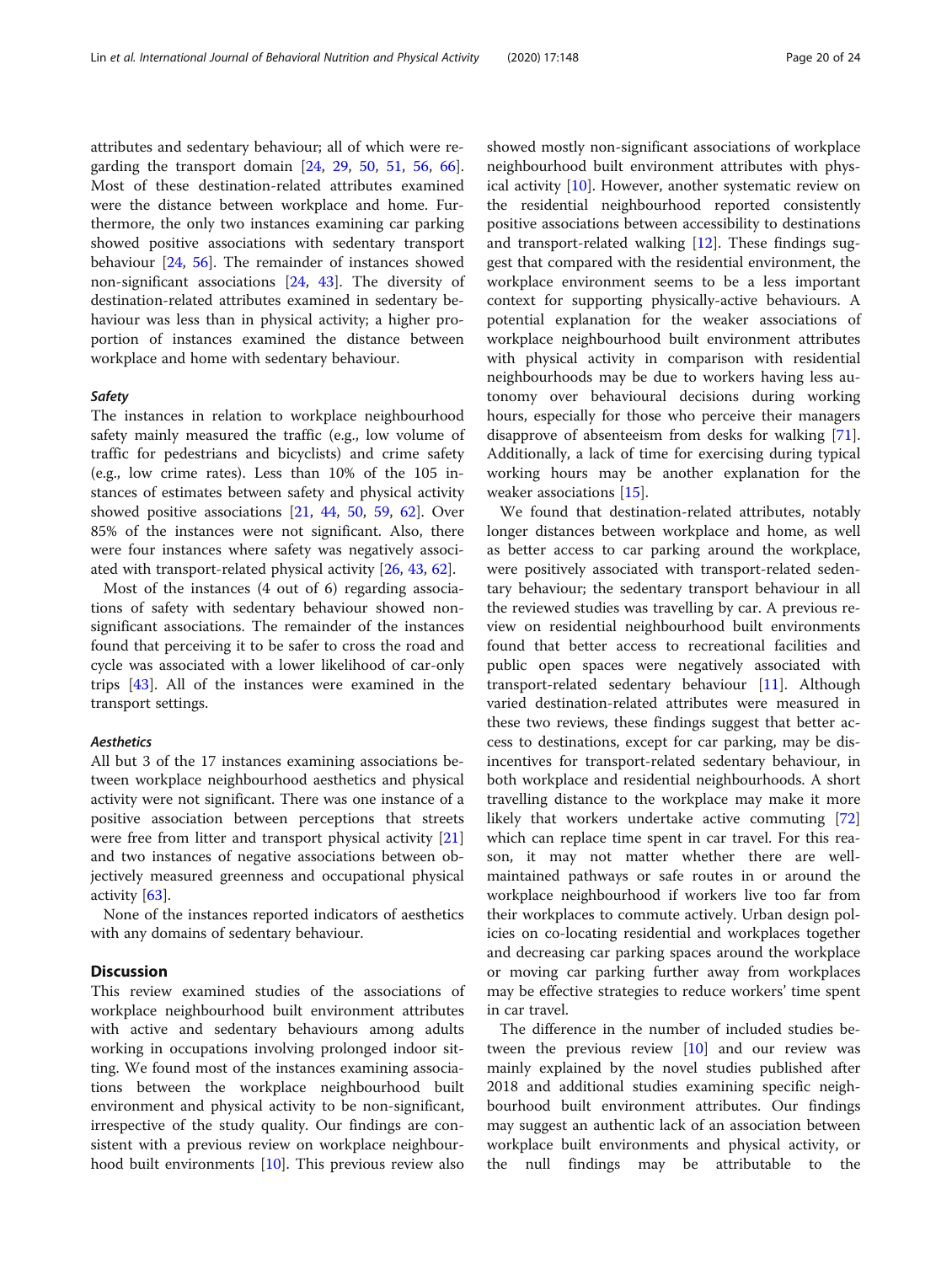misperceptions of neighbourhood environments. A previous study reported that those who were less physically active for transport purposes perceived their high walkable residential neighbourhood as low walkable [\[73](#page-23-0)]. Such a misperception of neighbourhood environments may attenuate the associations of perceived workplace neighbourhood built environment attributes with active behaviours because most of the reviewed studies measured perceived environmental attributes.

Based on the review findings, there are some research priorities suggested for improving the quality of future relevant studies, as follows.

# Conducting research on workplace neighbourhood built environment and sedentary behaviour

Most of the previous studies examined the relationships of the workplace neighbourhood built environment with workers' physical activity, rather than their sedentary behaviour. Considering the increased proportion of workers in desk-based occupations [[74](#page-23-0)] and the high proportion of sitting time occurring in the workplace [\[1](#page-22-0), [2\]](#page-22-0), more attention is needed in investigating sedentary behaviour and workplace neighbourhood built environment correlates. A recent review showed that previous studies on workplace environments and sedentary behaviour mainly focused on the workplace interior environment, such as workstations [\[10](#page-22-0)]; however, our findings suggest that some destination-related attributes surrounding workplaces were associated with sitting time among workers. For developing effective approaches to improving workers' health through reducing sitting time, studies on workplace neighbourhood built environments and sedentary behaviour, particularly the domains most likely to be affected (e.g., occupational and transport-related sedentary behaviour), are needed.

# Improving measurement and diversity of workplace neighbourhood built environment

Most previous studies assessed the workplace neighbourhood built environment using perceived measures; however, perceptions of the attributes of neighbourhoods could vary markedly between individuals, regardless of the objective environmental attributes that exist in the workplace neighbourhood. Furthermore, all the reviewed studies identified the shortest commuting route between workplace and home [\[27,](#page-22-0) [32](#page-22-0), [33](#page-22-0)] irrespective of workers' transport modes. The shortest commuting route may not represent the routes taken by the individuals. Future research included both perceived, and objective measures of the workplace neighbourhood built environment and monitoring the actual commuting routes (e.g., by global positioning system) for workers is encouraged to clarify their associations with active and sedentary behaviours. Additionally, some of the reviewed

studies measured the variety of public open space in the workplace neighbourhood without considering the quality of such attributes. Previous research has shown that the quality of built environment attributes, including destinations such as parks, may be an essential factor to influence individuals' active behaviours [[75](#page-23-0), [76](#page-23-0)] and thus should be considered. Future research on diverse varieties of public open space around the workplace and multiple measures for accessibility (e.g., the number of public transport stops as well as its frequency) may provide insights that will be relevant to developing effective strategies to promoting workers' physical activity and reducing sedentary behaviour.

# Developing a framework for defining the influential buffers of workplace neighbourhood built environments for active and sedentary behaviours

Many of the reviewed studies did not clearly define the locations or areas of environmental attributes. Some studies used ambiguous terms (e.g., at or around the workplace) without specifying the neighbourhood's boundary [[22](#page-22-0), [36](#page-22-0), [77](#page-23-0)]. The core rationale for distinguishing interior and neighbourhood contexts of workplaces is its implications for where responsibility for improvements lies – i.e., land/property owners or governments. Furthermore, re-examining the influential buffers of the workplace is essential as it may be smaller than the frequently used buffers (e.g., 400- and 800-m) in research around residences [[69](#page-23-0)] due to limited free time [\[15](#page-22-0)] and less autonomy over their behavioural decisions [[71\]](#page-23-0) for workers during working hours. Some other studies com-bined interior facilities and workplace policies [[36,](#page-22-0) [37](#page-22-0), [46\]](#page-23-0) while assessing environmental attributes. These additional variables may contribute to stronger associations. Future studies are recommended to develop a framework in specifying the size of the workplace neighbourhood with clear definitions when examining their associations with physical activity or sedentary behaviours.

# Enhancing the correspondence between where built environments and behaviours are assessed

Most of the previous studies did not precisely designate 'where' the active or sedentary behaviours occurred, whereas they assessed built environment attributes surrounding the workplace only. The disparity between these variables may lead to a misinterpretation of workplace neighbourhood built environments due to the contribution of active or sedentary behaviours in non-work contexts to total physical activity. For example, workers who engaged in more light-intensity physical activity during working hours do compensate by doing less active during non-working hours [[78\]](#page-23-0). Therefore, distinguishing the venue and different intensities for these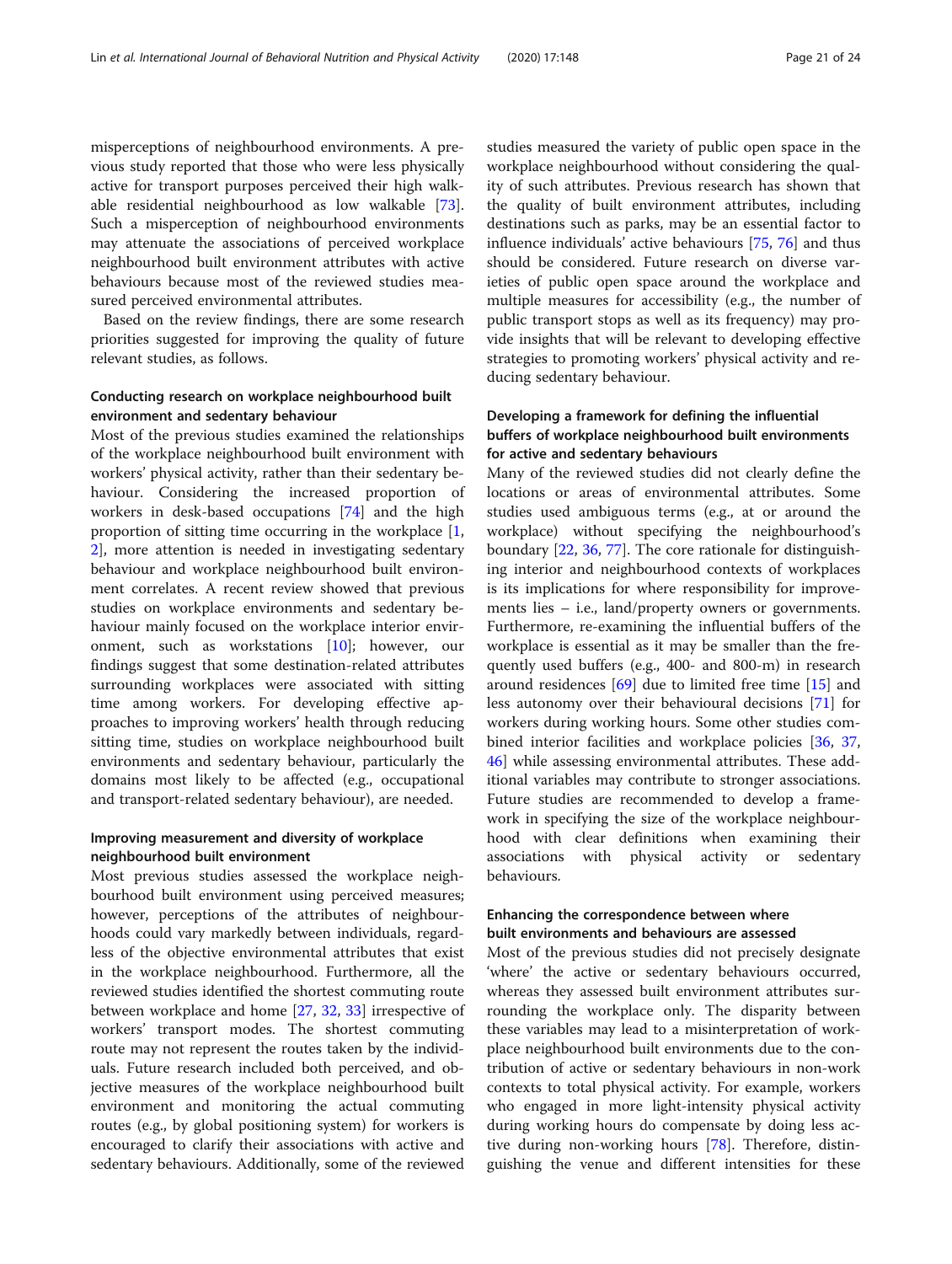<span id="page-21-0"></span>behaviours in different contexts could inform detailed information to examine whether the compensation of physical activity or sedentary behaviour occurred. For ascertaining the associations of the workplace neighbourhood on physical activity or sedentary behaviour that occurs during work hours, or during commuting, studies which could identify specific venues (e.g., global positioning system) and timing-specific behaviours (e.g., accelerometer) are suggested.

# Considering potential confounding factors

When considering the workplace environmental correlates of physical activity or sedentary behaviour, some potential covariates should be examined in future research. For example, some geographic attributes attached to locations play an important role when individuals choose where to reside and work [[79\]](#page-23-0). The self-selection of the residence and workplace may moderate the association of environmental attributes with active and sedentary behaviours. Referring to the ecological model, there may be an accumulative effect across different levels of factors. Individual motivations and attitudes, lifestyle preferences, social supports, interior workplace facilities, and workplace health promotion programs, may all contribute to the associations of workplace built environment attributes with workers' physical activity and sedentary behaviour to some extent [[45\]](#page-23-0). However, few of the reviewed studies accounted for factors such as the preference of the workplace while examining the associations in question. Studies considering these additional factors will provide additional evidence for the independent associations of environmental correlates with active or sedentary behaviours.

# Implementing research in diverse settings with prospective designs

Previous studies on workplace environmental correlates of active or sedentary behaviours have been mainly conducted in Western countries such as the USA and the UK. More relevant studies from non-Western countries should be encouraged because different countries or areas have varied behaviour patterns and neighbourhood built environments. For example, there are marked differences in the prevalence of active commuting across regions [[80\]](#page-23-0). The low prevalence of physically-active commuting in Western countries leads to most of these studies investigating how to promote active commuting to or from work (i.e., transport physical activity) but less into other domains. However, studies giving weight to other domains of physical activity and sedentary behaviour may have more contributions to increase the total amount of physical activity and reduce the total time of sedentary behaviour, especially in countries or areas with a relatively high prevalence of active commuting to

work. Additionally, future research should use prospective or experimental designs to evaluate whether changes in workplace neighbourhood built environments affect active and sedentary behaviours, rather than crosssectional designs, which form the majority of the existing evidence base.

# Conclusions

Desk-based workers can spend around 80% of their working hours sedentary and can have limited opportunities for physical activity in and around the workplace. Synthesizing the current research evidence, we found that workers who lived further from their work and who could easily access car parking surrounding the workplace had a higher likelihood of transport-related sedentary behaviour. However, we found that workplace neighbourhood built environments such as route-related attributes, safety, and aesthetics did not appear to be influential for workers' physically-active and sedentary behaviours. Designing mixed-use neighbourhoods where there are opportunities to live close to workplaces as well as have access to a high density of shops, services, and recreational facilities may be useful for reducing workers' sedentary time. Future investigations with improvements in research design and measurements are needed to more deeply understand the impacts of workplace neighbourhood environments on workers' physically-active and sedentary behaviours.

# Supplementary information

The online version contains supplementary material available at [https://doi.](https://doi.org/10.1186/s12966-020-01055-x) [org/10.1186/s12966-020-01055-x](https://doi.org/10.1186/s12966-020-01055-x).

Additional file 1: Supplementary Material 1. Search terms and syntax for the literature search.

Additional file 2: Supplementary Material 2. Quality Assessment Tool for Observational Cohort and Cross-Sectional Studies.

# Acknowledgements

Not applicable.

#### Authors' contributions

CYL, MJK, and KO conceived the idea of the systematic review. All the authors developed the protocol of this systematic review. CYL, MJK, YL, and KO drafted the manuscript, led the data extraction, and synthesised the results. All authors made substantial revisions to earlier drafts and approved the final manuscript.

#### Funding

TN is supported by a Japan Society for the Promotion of Sciences (KAKENHI Grant 20H00040). GRM is supported by a Canadian Institutes of Health Research Foundations Scheme Grant (FDN-154331). NO is supported by a National Health and Medical Research Council of Australia (NHMRC) Centre of Research Excellence Grant (#1057608), NHMRC Senior Principal Research Fellowship (#1118225), and the Victorian Government's Operational Infrastructure Support Program. KO is supported by a Grant-in-Aid for Scientific Research (No. 20H04113) from the Japan Society for the Promotion of Science. The funding bodies have no influence over the design of the review, collection, synthesis, and interpretation of data of the review.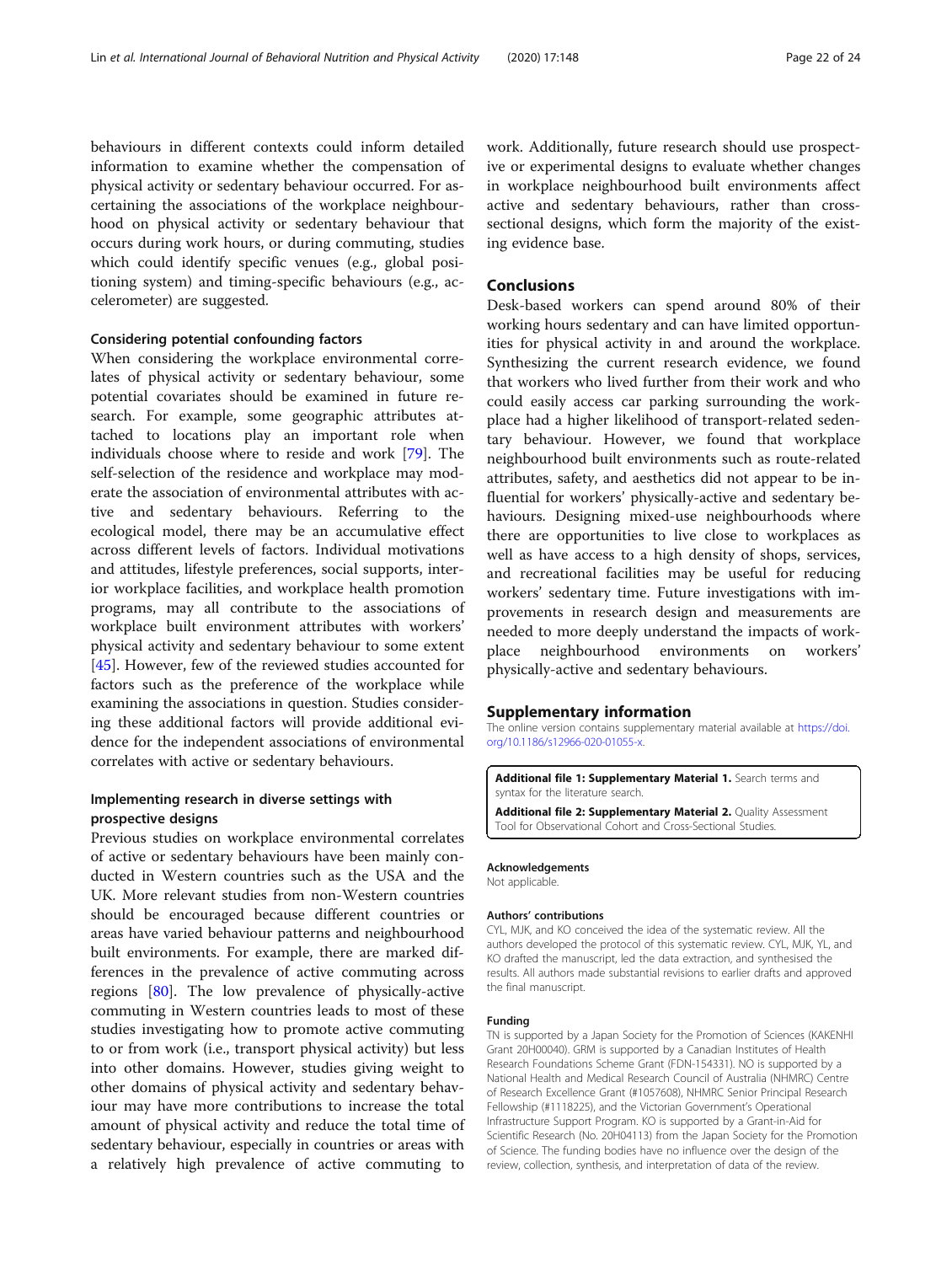#### <span id="page-22-0"></span>Availability of data and materials

Not applicable

Ethics approval and consent to participate Not applicable

#### Consent for publication

Not applicable.

#### Competing interests

The authors declare no conflicts of interest.

#### Author details

<sup>1</sup>Graduate School of Sport Sciences, Waseda University, 2-579-15 Mikajima, Tokorozawa, Saitama 359-1192, Japan. <sup>2</sup>Faculty of Sport Sciences, Waseda University, Tokorozawa, Japan. <sup>3</sup>Melbourne School of Population and Global Health, The University of Melbourne, Melbourne, Australia. <sup>4</sup>Behavioural Epidemiology Laboratory, Baker Heart & Diabetes Institute, Melbourne, Australia. <sup>5</sup>Department of Health Promotion and Health Education, National Taiwan Normal University, Taipei, Taiwan. <sup>6</sup>Faculty of Health and Sport Sciences, University of Tsukuba, Tsukuba, Japan. <sup>7</sup>Graduate School of Environmental Studies, Tohoku University, Sendai, Japan. <sup>8</sup>Department of Community Health Sciences, Cumming School of Medicine, University of Calgary, Calgary, Canada. <sup>9</sup>Centre for Urban Transitions, Swinburne University of Technology, Melbourne, Australia.

#### Received: 8 August 2020 Accepted: 9 November 2020 Published online: 20 November 2020

#### References

- 1. Parry S, Straker L. The contribution of office work to sedentary behaviour associated risk. BMC Public Health. 2013;13:296.
- 2. Waters CN, Ling EP, Chu AH, Ng SH, Chia A, Lim YW, et al. Assessing and understanding sedentary behaviour in office-based working adults: a mixedmethod approach. BMC Public Health. 2016;16:360.
- 3. Sallis JF, Owen N, Fisher E. Ecological models of health behavior. San Francisco: John Wiley & Sons, Inc; 2015. p. 43–64.
- 4. Chu AH, Ng SH, Tan CS, Win AM, Koh D, Muller-Riemenschneider F. A systematic review and meta-analysis of workplace intervention strategies to reduce sedentary time in white-collar workers. Obes Rev. 2016;17(5):467–81.
- 5. Hutcheson AK, Piazza AJ, Knowlden AP. Work site-based environmental interventions to reduce sedentary behavior: a systematic review. Am J Health Promot. 2018;32(1):32–47.
- 6. Commissaris DA, Huysmans MA, Mathiassen SE, Srinivasan D, Koppes LLJ, Hendriksen IJ. Interventions to reduce sedentary behavior and increase physical activity during productive work: a systematic review. Scand J Work Environ Health. 2016;42(3):181–91.
- 7. Colenberg S, Jylhä T, Arkesteijn M. The relationship between interior office space and employee health and well-being–a literature review. Build Res Informat. 2020;1:1–15.
- 8. Saint-Maurice PF, Troiano RP, Berrigan D, Kraus WE, Matthews CE. Volume of light versus moderate-to-vigorous physical activity: Similar benefits for allcause mortality? J Am Heart Assoc. 2018;7(7):e008815.
- 9. Learnihan V, Van Niel KP, Giles-Corti B, Knuiman M. Effect of scale on the links between walking and urban design. Geogr Res. 2011;49(2):183–91.
- 10. Zhu X, Yoshikawa A, Qiu L, Lu Z, Lee C, Ory M. Healthy workplaces, active employees: a systematic literature review on impacts of workplace environments on employees' physical activity and sedentary behavior. Build Environ. 2020;168:106455.
- 11. Koohsari MJ, Sugiyama T, Sahlqvist S, Mavoa S, Hadgraft N, Owen N. Neighborhood environmental attributes and adults' sedentary behaviors: review and research agenda. Prev Med. 2015;77:141–9.
- 12. Sugiyama T, Neuhaus M, Cole R, Giles-Corti B, Owen N. Destination and route attributes associated with adults' walking: a review. Med Sci Sports Exerc. 2012;44(7):1275–86.
- 13. Moher D, Liberati A, Tetzlaff J, Altman DG, PRISMA Group. Preferred reporting items for systematic reviews and meta-analyses: The PRISMA statement. PLoS Med. 2009;6(7):e1000097.
- 14. Marquet O, Hipp AJ. Worksite built environment and objectively measured physical activity while at work: an analysis using perceived and objective walkability and greenness. J Environ Health. 2019;81(7):20–6.
- 15. Li Y, Yatsuya H, Hanibuchi T, Hirakawa Y, Ota A, Uemura M, et al. The association between objective measures of residence and worksite neighborhood environment, and self-reported leisure-time physical activities: the Aichi Workers' cohort study. Prev Med Rep. 2018;11:282–9.
- 16. Prodaniuk TR, Plotnikoff RC, Spence JC, Wilson PM. The influence of selfefficacy and outcome expectations on the relationship between perceived environment and physical activity in the workplace. Int J Behav Nutr Phys Act. 2004;1(1):7.
- 17. Lucove JC, Huston SL, Evenson KR. Workers' perceptions about worksite policies and environments and their association with leisure-time physical activity. Am J Health Promot. 2007;21(3):196–200.
- 18. Badland HM, Schofield GM, Garrett N. Travel behavior and objectively measured urban design variables: associations for adults traveling to work. Health Place. 2008;14(1):85–95.
- 19. de Geus B, De Bourdeaudhuij I, Jannes C, Meeusen R. Psychosocial and environmental factors associated with cycling for transport among a working population. Health Educ Res. 2008;23(4):697–708.
- 20. Merom D, Miller YD, van der Ploeg HP, Bauman A. Predictors of initiating and maintaining active commuting to work using transport and public health perspectives in Australia. Prev Med. 2008;47(3):342–6.
- 21. Schwartz MA, Aytur SA, Evenson KR, Rodriguez DA. Are perceptions about worksite neighborhoods and policies associated with walking? Am J Health Promot. 2009;24(2):146–51.
- 22. Badland HM, Garrett N, Schofield GM. How does car parking availability and public transport accessibility influence work-related travel behaviors? Sustainability. 2010;2(2):576–90.
- 23. Troped PJ, Wilson JS, Matthews CE, Cromley EK, Melly SJ. The built environment and location-based physical activity. Am J Prev Med. 2010; 38(4):429–38.
- 24. Wen LM, Kite J, Rissel C. Is there a role for workplaces in reducing employees' driving to work? Findings from a cross-sectional survey from inner-West Sydney, Australia. BMC Public Health. 2010;10:50.
- 25. Handy SL, Xing Y. Factors correlated with bicycle commuting: a study in six small US cities. Int J Sustain Transp. 2011;5(2):91–110.
- 26. Panter J, Griffin S, Jones A, Mackett R, Ogilvie D. Correlates of time spent walking and cycling to and from work: baseline results from the commuting and health in Cambridge study. Int J Behav Nutr Phys Act. 2011;8:124.
- 27. Panter J, Jones AP, van Sluijs EM, Griffin SJ, Wareham NJ. Environmental and psychological correlates of older adult's active commuting. Med Sci Sports Exerc. 2011;43(7):1235–43.
- 28. Umstattd MR, Baller SL, Blunt GH, Darst ML. Correlates of perceived worksite environmental support for physical activity. J Phys Act Health. 2011;8(s2): S222–S7.
- 29. Bopp M, Kaczynski AT, Besenyi G. Active commuting influences among adults. Prev Med. 2012;54(3–4):237–41.
- 30. Buehler R. Determinants of bicycle commuting in the Washington, DC region: the role of bicycle parking, cyclist showers, and free car parking at work. Transport Res Part D-Transport Environ. 2012;17(7):525–31.
- 31. Bopp M, Kaczynski AT, Campbell ME. Social ecological influences on workrelated active commuting among adults. Am J Health Behav. 2013;37(4): 543–54.
- 32. Dalton AM, Jones AP, Panter JR, Ogilvie D. Neighbourhood, route and workplace-related environmental characteristics predict adults' mode of travel to work. PLoS One. 2013;8(6):e67575.
- 33. Heinen E, Maat K, van Wee B. The effect of work-related factors on the bicycle commute mode choice in the Netherlands. Transportation. 2013; 40(1):23–43.
- 34. Panter J, Desousa C, Ogilvie D. Incorporating walking or cycling into car journeys to and from work: the role of individual, workplace and environmental characteristics. Prev Med. 2013;56(3–4):211–7.
- 35. Panter J, Griffin S, Dalton AM, Ogilvie D. Patterns and predictors of changes in active commuting over 12 months. Prev Med. 2013;57(6):776–84.
- 36. Watts AW, Masse LC. Is access to workplace amenities associated with leisure-time physical activity among Canadian adults? Can J Public Health. 2013;104(1):e87–91.
- 37. Almeida FA, Wall SS, You W, Harden SM, Hill JL, Krippendorf BE, et al. The association between worksite physical environment and employee nutrition, and physical activity behavior and weight status. J Occup Environ Med. 2014;56(7):779–84.